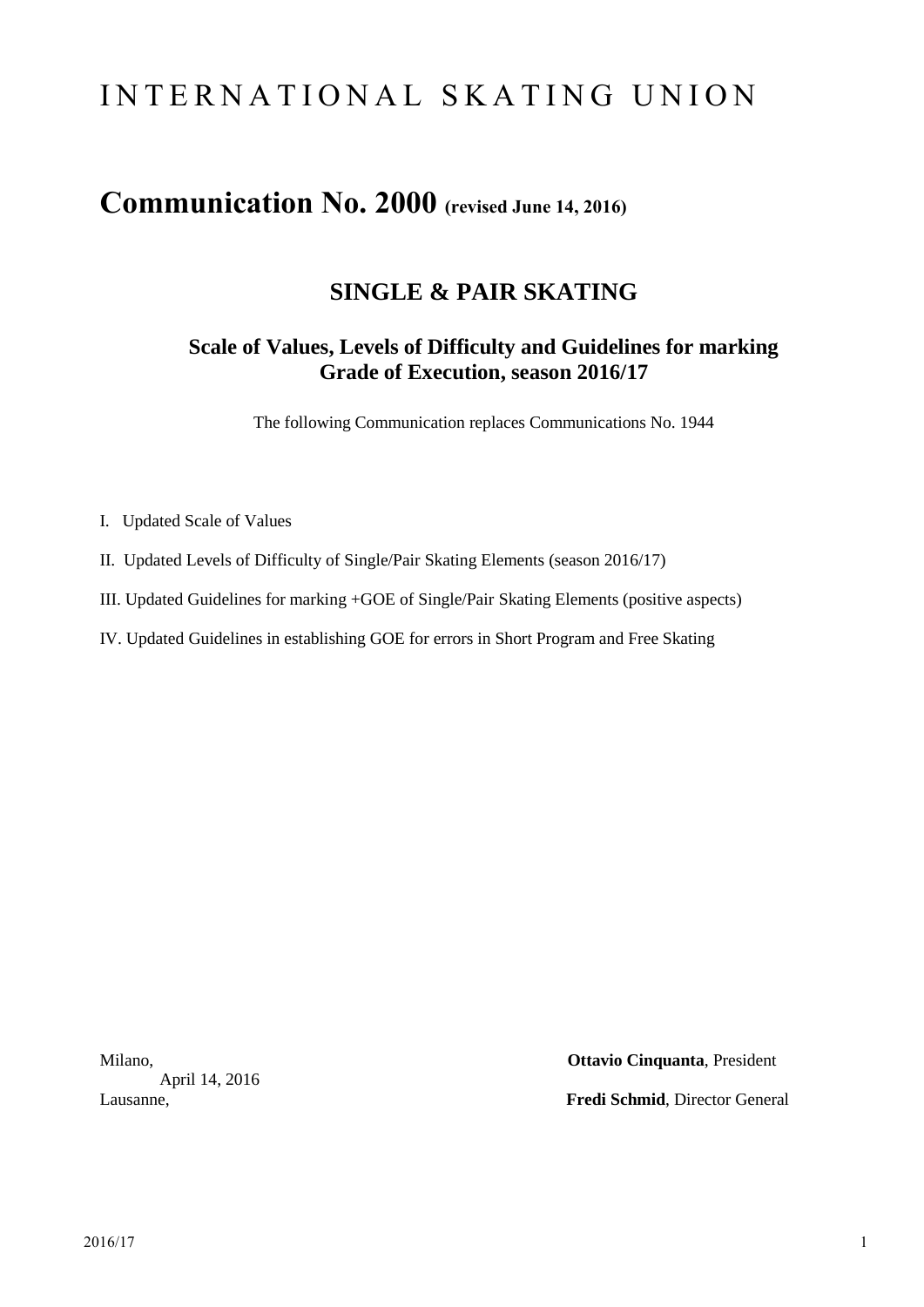|                                                                             |                         |      |      |      | <b>I. Updated Scale of Values</b> |              |     |        |        |        |
|-----------------------------------------------------------------------------|-------------------------|------|------|------|-----------------------------------|--------------|-----|--------|--------|--------|
|                                                                             |                         | $+3$ | $+2$ | $+1$ | <b>BASE</b>                       | $\mathbf{V}$ | V1  | $-1$   | $-2$   | $-3$   |
|                                                                             |                         |      |      |      | SINGLE AND PAIR SKATING           |              |     |        |        |        |
| <b>Jumps</b>                                                                |                         |      |      |      |                                   |              |     |        |        |        |
| Single Toeloop                                                              | 1T                      | 0,6  | 0,4  | 0,2  | 0,4                               | 0,3          |     | $-0,1$ | $-0,2$ | $-0,3$ |
| Single Salchow                                                              | $1S$                    | 0,6  | 0,4  | 0,2  | 0,4                               | 0,3          |     | $-0,1$ | $-0,2$ | $-0,3$ |
| Single Loop                                                                 | 1 <sub>LO</sub>         | 0,6  | 0,4  | 0,2  | 0,5                               | 0,4          |     | $-0,1$ | $-0,2$ | $-0,3$ |
| Single Flip                                                                 | 1F                      | 0,6  | 0,4  | 0,2  | 0,5                               | 0,4          | 0,3 | $-0,1$ | $-0,2$ | $-0,3$ |
| Single Lutz                                                                 | 1Lz                     | 0,6  | 0,4  | 0,2  | 0,6                               | 0,5          | 0,4 | $-0,1$ | $-0,2$ | $-0,3$ |
|                                                                             |                         |      |      |      |                                   |              |     |        |        |        |
| Single Axel                                                                 | 1A                      | 0,6  | 0,4  | 0,2  | 1,1                               | 0,8          |     | $-0,2$ | $-0,4$ | $-0,6$ |
| Double Toeloop                                                              | 2T                      | 0,6  | 0,4  | 0,2  | 1,3                               | 0,9          |     | $-0,2$ | $-0,4$ | $-0,6$ |
| Double Salchow                                                              | $2\mathrm{S}$           | 0,6  | 0,4  | 0,2  | 1,3                               | 0,9          |     | $-0,2$ | $-0,4$ | $-0,6$ |
| Double Loop                                                                 | 2Lo                     | 0,9  | 0,6  | 0,3  | 1,8                               | 1,3          |     | $-0,3$ | $-0,6$ | $-0,9$ |
| Double Flip                                                                 | 2F                      | 0,9  | 0,6  | 0,3  | 1,9                               | 1,4          | 1,3 | $-0,3$ | $-0,6$ | $-0,9$ |
| Double Lutz                                                                 | $2\mathbf{L}\mathbf{z}$ | 0,9  | 0,6  | 0,3  | 2,1                               | 1,5          | 1,4 | $-0,3$ | $-0,6$ | $-0,9$ |
|                                                                             |                         |      |      |      |                                   |              |     |        |        |        |
| Double Axel                                                                 | $2\mathrm{A}$           | 1,5  | 1,0  | 0,5  | 3,3                               | 2,3          |     | $-0,5$ | $-1,0$ | $-1,5$ |
| Triple Toeloop                                                              | 3T                      | 2,1  | 1,4  | 0,7  | 4,3                               | 3,0          |     | $-0,7$ | $-1,4$ | $-2,1$ |
| <b>Triple Salchow</b>                                                       | 3S                      | 2,1  | 1,4  | 0,7  | 4,4                               | 3,1          |     | $-0,7$ | $-1,4$ | $-2,1$ |
| Triple Loop                                                                 | 3Lo                     | 2,1  | 1,4  | 0,7  | 5,1                               | 3,6          |     | $-0,7$ | $-1,4$ | $-2,1$ |
| Triple Flip                                                                 | 3F                      | 2,1  | 1,4  | 0,7  | 5,3                               | 3,7          | 3,2 | $-0,7$ | $-1,4$ | $-2,1$ |
| <b>Triple Lutz</b>                                                          | 3Lz                     | 2,1  | 1,4  | 0,7  | 6,0                               | 4,2          | 3,6 | $-0,7$ | $-1,4$ | $-2,1$ |
|                                                                             |                         |      |      |      |                                   |              |     |        |        |        |
| Triple Axel                                                                 | 3A                      | 3,0  | 2,0  | 1,0  | 8,5                               | 5,9          |     | $-1,0$ | $-2,0$ | $-3,0$ |
| Quad Toeloop                                                                | $4\mathrm{T}$           | 3,0  | 2,0  | 1,0  | 10,3                              | 8,0          |     | $-1,2$ | $-2,4$ | $-4,0$ |
| Quad Salchow                                                                | $4S$                    | 3,0  | 2,0  | 1,0  | 10,5                              | 8,1          |     | $-1,2$ | $-2,4$ | $-4,0$ |
| Quad Loop                                                                   | 4Lo                     | 3,0  | 2,0  | 1,0  | 12,0                              | 8,4          |     | $-1,2$ | $-2,4$ | $-4,0$ |
| Quad Flip                                                                   | 4F                      | 3,0  | 2,0  | 1,0  | 12,3                              | 8,6          | 8,0 | $-1,2$ | $-2,4$ | $-4,0$ |
| <b>Quad Lutz</b>                                                            | $4\mathbf{Lz}$          | 3,0  | 2,0  | 1,0  | 13,6                              | 9,5          | 8,4 | $-1,2$ | $-2,4$ | $-4,0$ |
| Quad Axel                                                                   | 4A                      | 3,6  | 2,4  | 1,2  | 15,0                              | 10,5         |     | $-1,2$ | $-2,4$ | $-4,0$ |
| <b>Spins (Solo Spins for Pairs)</b>                                         |                         |      |      |      |                                   |              |     |        |        |        |
| Spin in one position and no change of foot (upright, layback, camel or sit) |                         |      |      |      |                                   |              |     |        |        |        |
| Upright Level B                                                             | <b>USpB</b>             | 1,5  | 1,0  | 0,5  | 1,0                               |              |     | $-0,3$ | $-0,6$ | $-0,9$ |
| Upright Level 1                                                             | USp1                    | 1,5  | 1,0  | 0,5  | 1,2                               |              |     | $-0,3$ | $-0,6$ | $-0,9$ |
| Upright Level 2                                                             | USp2                    | 1,5  | 1,0  | 0,5  | 1,5                               |              |     | $-0,3$ | $-0,6$ | $-0,9$ |
| Upright Level 3                                                             | USp3                    | 1,5  | 1,0  | 0,5  | 1,9                               |              |     | $-0,3$ | $-0,6$ | $-0,9$ |
| Upright Level 4                                                             | USp4                    | 1,5  | 1,0  | 0,5  | 2,4                               |              |     | $-0,3$ | $-0,6$ | $-0,9$ |
|                                                                             |                         |      |      |      |                                   |              |     |        |        |        |
| Layback Level B                                                             | LSpB                    | 1,5  | 1,0  | 0,5  | 1,2                               |              |     | $-0,3$ | $-0,6$ | $-0,9$ |
| Layback Level 1                                                             | LSp1                    | 1,5  | 1,0  | 0,5  | 1,5                               |              |     | $-0,3$ | $-0,6$ | $-0,9$ |
| Layback Level 2                                                             | LSp2                    | 1,5  | 1,0  | 0,5  | 1,9                               |              |     | $-0,3$ | $-0,6$ | $-0,9$ |
| Layback Level 3                                                             | LSp3                    | 1,5  | 1,0  | 0,5  | 2,4                               |              |     | $-0,3$ | $-0,6$ | $-0,9$ |
| Layback Level 4                                                             | LSp4                    | 1,5  | 1,0  | 0,5  | 2,7                               |              |     | $-0,3$ | $-0,6$ | $-0,9$ |
|                                                                             |                         |      |      |      |                                   |              |     |        |        |        |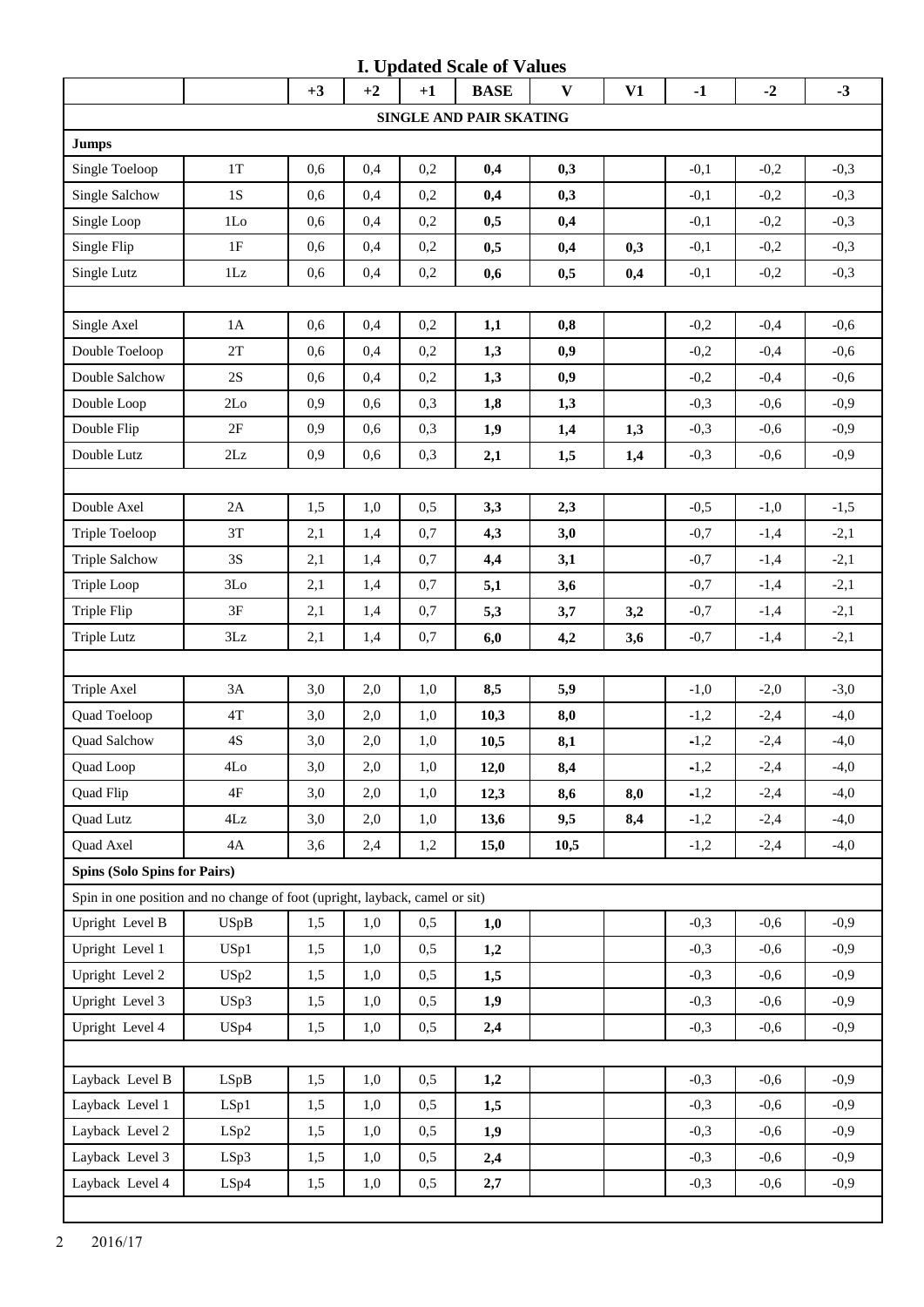|                                                                                         |          | $+3$ | $+2$ | $+1$ | <b>BASE</b> | $\mathbf{V}$ | V1 | $-1$   | $-2$   | $-3$   |
|-----------------------------------------------------------------------------------------|----------|------|------|------|-------------|--------------|----|--------|--------|--------|
| Camel Level B                                                                           | CSpB     | 1,5  | 1,0  | 0,5  | 1,1         |              |    | $-0,3$ | $-0,6$ | $-0,9$ |
| Camel Level 1                                                                           | CSp1     | 1,5  | 1,0  | 0,5  | 1,4         |              |    | $-0,3$ | $-0,6$ | $-0,9$ |
| Camel Level 2                                                                           | CSp2     | 1,5  | 1,0  | 0,5  | 1,8         |              |    | $-0,3$ | $-0,6$ | $-0,9$ |
| Camel Level 3                                                                           | CSp3     | 1,5  | 1,0  | 0,5  | 2,3         |              |    | $-0,3$ | $-0,6$ | $-0,9$ |
| Camel Level 4                                                                           | CSp4     | 1,5  | 1,0  | 0,5  | 2,6         |              |    | $-0,3$ | $-0,6$ | $-0,9$ |
|                                                                                         |          |      |      |      |             |              |    |        |        |        |
| Sit Level B                                                                             | SSpB     | 1,5  | 1,0  | 0,5  | 1,1         |              |    | $-0,3$ | $-0,6$ | $-0,9$ |
| Sit Level 1                                                                             | SSp1     | 1,5  | 1,0  | 0,5  | 1,3         |              |    | $-0,3$ | $-0,6$ | $-0,9$ |
| Sit Level 2                                                                             | SSp2     | 1,5  | 1,0  | 0,5  | 1,6         |              |    | $-0,3$ | $-0,6$ | $-0,9$ |
| Sit Level 3                                                                             | SSp3     | 1,5  | 1,0  | 0,5  | 2,1         |              |    | $-0,3$ | $-0,6$ | $-0,9$ |
| Sit Level 4                                                                             | SSp4     | 1,5  | 1,0  | 0,5  | 2,5         |              |    | $-0,3$ | $-0,6$ | $-0,9$ |
|                                                                                         |          |      |      |      |             |              |    |        |        |        |
| Flying Spin (any position – upright, layback, camel or sit)                             |          |      |      |      |             |              |    |        |        |        |
| <b>Upright Level B</b>                                                                  | FUSpB    | 1,5  | 1,0  | 0,5  | 1,5         | 1,1          |    | $-0,3$ | $-0,6$ | $-0,9$ |
| Upright Level 1                                                                         | FUSp1    | 1,5  | 1,0  | 0,5  | 1,7         | 1,2          |    | $-0,3$ | $-0,6$ | $-0,9$ |
| <b>Upright Level 2</b>                                                                  | FUSp2    | 1,5  | 1,0  | 0,5  | 2,0         | 1,4          |    | $-0,3$ | $-0,6$ | $-0,9$ |
| Upright Level 3                                                                         | FUSp3    | 1,5  | 1,0  | 0,5  | 2,4         | 1,7          |    | $-0,3$ | $-0,6$ | $-0,9$ |
| Upright Level 4                                                                         | FUSp4    | 1,5  | 1,0  | 0,5  | 2,9         | 2,0          |    | $-0,3$ | $-0,6$ | $-0,9$ |
|                                                                                         |          |      |      |      |             |              |    |        |        |        |
| Layback Level B                                                                         | FLSpB    | 1,5  | 1,0  | 0,5  | 1,7         | 1,2          |    | $-0,3$ | $-0,6$ | $-0,9$ |
| Layback Level 1                                                                         | FLSp1    | 1,5  | 1,0  | 0,5  | 2,0         | 1,4          |    | $-0,3$ | $-0,6$ | $-0,9$ |
| Layback Level 2                                                                         | FLSp2    | 1,5  | 1,0  | 0,5  | 2,4         | 1,7          |    | $-0,3$ | $-0,6$ | $-0,9$ |
| Layback Level 3                                                                         | FLSp3    | 1,5  | 1,0  | 0,5  | 2,9         | 2,0          |    | $-0,3$ | $-0,6$ | $-0,9$ |
| Layback Level 4                                                                         | FLSp4    | 1,5  | 1,0  | 0,5  | 3,2         | 2,2          |    | $-0,3$ | $-0,6$ | $-0,9$ |
|                                                                                         |          |      |      |      |             |              |    |        |        |        |
| Camel Level B                                                                           | FCSpB    | 1,5  | 1,0  | 0,5  | 1,6         | 1,1          |    | $-0,3$ | $-0,6$ | $-0,9$ |
| Camel Level 1                                                                           | FCSp1    | 1,5  | 1,0  | 0,5  | 1,9         | 1,3          |    | $-0,3$ | $-0,6$ | $-0,9$ |
| Camel Level 2                                                                           | FCSp2    | 1,5  | 1,0  | 0,5  | 2,3         | 1,6          |    | $-0,3$ | $-0,6$ | $-0,9$ |
| Camel Level 3                                                                           | FCSp3    | 1,5  | 1,0  | 0,5  | 2,8         | 2,0          |    | $-0,3$ | $-0,6$ | $-0,9$ |
| Camel Level 4                                                                           | FCSp4    | 1,5  | 1,0  | 0,5  | 3,2         | 2,2          |    | $-0,3$ | $-0,6$ | $-0,9$ |
|                                                                                         |          |      |      |      |             |              |    |        |        |        |
| Sit Level B                                                                             | FSSpB    | 1,5  | 1,0  | 0,5  | 1,7         | 1,2          |    | $-0,3$ | $-0,6$ | $-0,9$ |
| Sit Level 1                                                                             | FSSp1    | 1,5  | 1,0  | 0,5  | 2,0         | 1,4          |    | $-0,3$ | $-0,6$ | $-0,9$ |
| Sit Level 2                                                                             | FSSp2    | 1,5  | 1,0  | 0,5  | 2,3         | 1,6          |    | $-0,3$ | $-0,6$ | $-0,9$ |
| Sit Level 3                                                                             | FSSp3    | 1,5  | 1,0  | 0,5  | 2,6         | 1,8          |    | $-0,3$ | $-0,6$ | $-0,9$ |
| Sit Level 4                                                                             | FSSp4    | 1,5  | 1,0  | 0,5  | 3,0         | 2,1          |    | $-0,3$ | $-0,6$ | $-0,9$ |
|                                                                                         |          |      |      |      |             |              |    |        |        |        |
| Spin with one change of foot and no change of position (upright, layback, camel or sit) |          |      |      |      |             |              |    |        |        |        |
| Upright Level B                                                                         | (F)CUSpB | 1,5  | 1,0  | 0,5  | 1,5         | 1,1          |    | $-0,3$ | $-0,6$ | $-0,9$ |
| Upright Level 1                                                                         | (F)CUSp1 | 1,5  | 1,0  | 0,5  | 1,7         | 1,2          |    | $-0,3$ | $-0,6$ | $-0,9$ |
| Upright Level 2                                                                         | (F)CUSp2 | 1,5  | 1,0  | 0,5  | 2,0         | 1,4          |    | $-0,3$ | $-0,6$ | $-0,9$ |
| Upright Level 3                                                                         | (F)CUSp3 | 1,5  | 1,0  | 0,5  | 2,4         | 1,7          |    | $-0,3$ | $-0,6$ | $-0,9$ |
| Upright Level 4                                                                         | (F)CUSp4 | 1,5  | 1,0  | 0,5  | 2,9         | 2,0          |    | $-0,3$ | $-0,6$ | $-0,9$ |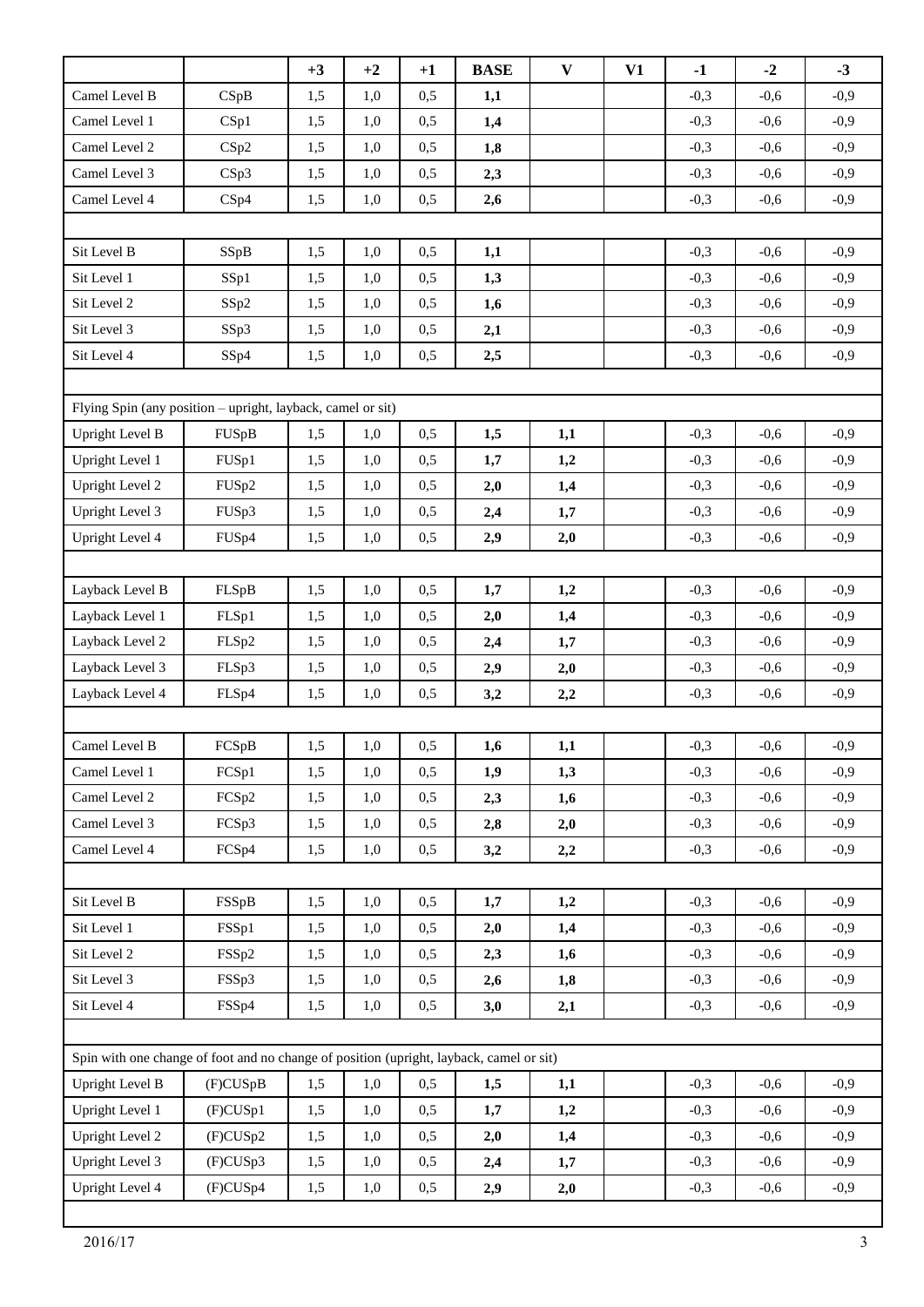|                                                                |             | $+3$ | $+2$    | $+1$ | <b>BASE</b> | $\mathbf{V}$ | V1 | $-1$   | $-2$   | $-3$   |  |
|----------------------------------------------------------------|-------------|------|---------|------|-------------|--------------|----|--------|--------|--------|--|
| Layback Level B                                                | (F)CLSpB    | 1,5  | 1,0     | 0,5  | 1,7         | 1,2          |    | $-0,3$ | $-0,6$ | $-0,9$ |  |
| Layback Level 1                                                | (F)CLSp1    | 1,5  | 1,0     | 0,5  | 2,0         | 1,4          |    | $-0,3$ | $-0,6$ | $-0,9$ |  |
| Layback Level 2                                                | (F)CLSp2    | 1,5  | 1,0     | 0,5  | 2,4         | 1,7          |    | $-0,3$ | $-0,6$ | $-0,9$ |  |
| Layback Level 3                                                | (F)CLSp3    | 1,5  | 1,0     | 0,5  | 2,9         | 2,0          |    | $-0,3$ | $-0,6$ | $-0,9$ |  |
| Layback Level 4                                                | (F)CLSp4    | 1,5  | 1,0     | 0,5  | 3,2         | 2,2          |    | $-0,3$ | $-0,6$ | $-0,9$ |  |
|                                                                |             |      |         |      |             |              |    |        |        |        |  |
| Camel Level B                                                  | (F)CCSpB    | 1,5  | 1,0     | 0,5  | 1,7         | 1,2          |    | $-0,3$ | $-0,6$ | $-0,9$ |  |
| Camel Level 1                                                  | (F)CCSp1    | 1,5  | 1,0     | 0,5  | 2,0         | 1,4          |    | $-0,3$ | $-0,6$ | $-0,9$ |  |
| Camel Level 2                                                  | (F)CCSp2    | 1,5  | 1,0     | 0,5  | 2,3         | 1,6          |    | $-0,3$ | $-0,6$ | $-0,9$ |  |
| Camel Level 3                                                  | (F)CCSp3    | 1,5  | 1,0     | 0,5  | 2,8         | 2,0          |    | $-0,3$ | $-0,6$ | $-0,9$ |  |
| Camel Level 4                                                  | (F)CCSp4    | 1,5  | 1,0     | 0,5  | 3,2         | 2,2          |    | $-0,3$ | $-0,6$ | $-0,9$ |  |
|                                                                |             |      |         |      |             |              |    |        |        |        |  |
| Sit Level B                                                    | $(F)$ CSSpB | 1,5  | 1,0     | 0,5  | 1,6         | 1,1          |    | $-0,3$ | $-0,6$ | $-0,9$ |  |
| Sit Level 1                                                    | $(F)$ CSSp1 | 1,5  | 1,0     | 0,5  | 1,9         | 1,3          |    | $-0,3$ | $-0,6$ | $-0,9$ |  |
| Sit Level 2                                                    | $(F)$ CSSp2 | 1,5  | 1,0     | 0,5  | 2,3         | 1,6          |    | $-0,3$ | $-0,6$ | $-0,9$ |  |
| Sit Level 3                                                    | $(F)$ CSSp3 | 1,5  | 1,0     | 0,5  | 2,6         | 1,8          |    | $-0,3$ | $-0,6$ | $-0,9$ |  |
| Sit Level 4                                                    | $(F)$ CSSp4 | 1,5  | 1,0     | 0,5  | 3,0         | 2,1          |    | $-0,3$ | $-0,6$ | $-0,9$ |  |
| Spin Combination with change of position and no change of foot |             |      |         |      |             |              |    |        |        |        |  |
| Level B                                                        | (F)CoSpB    | 1,5  | 1,0     | 0,5  | 1,5         | 1.1          |    | $-0,3$ | $-0,6$ | $-0,9$ |  |
| Level 1                                                        | (F)CoSp1    | 1,5  | 1,0     | 0,5  | 1,7         | 1.3          |    | $-0,3$ | $-0,6$ | $-0,9$ |  |
| Level 2                                                        | (F)CoSp2    | 1,5  | 1,0     | 0,5  | 2,0         | 1.5          |    | $-0,3$ | $-0,6$ | $-0,9$ |  |
| Level 3                                                        | (F)CoSp3    | 1,5  | 1,0     | 0,5  | 2,5         | 1.8          |    | $-0,3$ | $-0,6$ | $-0,9$ |  |
| Level 4                                                        | (F)CoSp4    | 1,5  | 1,0     | 0,5  | 3,0         | 2.1          |    | $-0,3$ | $-0,6$ | $-0,9$ |  |
| Spin Combination with change of position and change of foot    |             |      |         |      |             |              |    |        |        |        |  |
| Level B                                                        | (F)CCoSpB   | 1,5  | 1,0     | 0,5  | 1,7         | 1,5          |    | $-0,3$ | $-0,6$ | $-0,9$ |  |
| Level 1                                                        | (F)CCoSp1   | 1,5  | $1,\!0$ | 0,5  | $2,\!0$     | 1,7          |    | $-0,3$ | $-0,6$ | $-0,9$ |  |
| Level 2                                                        | (F)CCoSp2   | 1,5  | 1,0     | 0,5  | 2,5         | 2.0          |    | $-0,3$ | $-0,6$ | $-0,9$ |  |
| Level 3                                                        | (F)CCoSp3   | 1,5  | 1,0     | 0,5  | 3,0         | 2,5          |    | $-0,3$ | $-0,6$ | $-0,9$ |  |
| Level 4                                                        | (F)CCoSp4   | 1,5  | 1,0     | 0,5  | 3,5         | 3.0          |    | $-0,3$ | $-0,6$ | $-0,9$ |  |
| <b>Step and Choreographic Sequences</b>                        |             |      |         |      |             |              |    |        |        |        |  |
| Level B                                                        | StSqB       | 1,5  | 1,0     | 0,5  | 1,5         |              |    | $-0,3$ | $-0,6$ | $-0,9$ |  |
| Level 1                                                        | StSq1       | 1,5  | 1,0     | 0,5  | 1,8         |              |    | $-0,3$ | $-0,6$ | $-0,9$ |  |
| Level 2                                                        | StSq2       | 1,5  | 1,0     | 0,5  | 2,6         |              |    | $-0,5$ | $-1,0$ | $-1,5$ |  |
| Level 3                                                        | StSq3       | 1,5  | 1,0     | 0,5  | 3,3         |              |    | $-0,7$ | $-1,4$ | $-2,1$ |  |
| Level 4                                                        | StSq4       | 2,1  | 1,4     | 0,7  | 3,9         |              |    | $-0,7$ | $-1,4$ | $-2,1$ |  |
| Choreo Sequence                                                | ChSq        | 2,1  | 1,4     | 0,7  | 2.0         |              |    | $-0,5$ | $-1,0$ | $-1,5$ |  |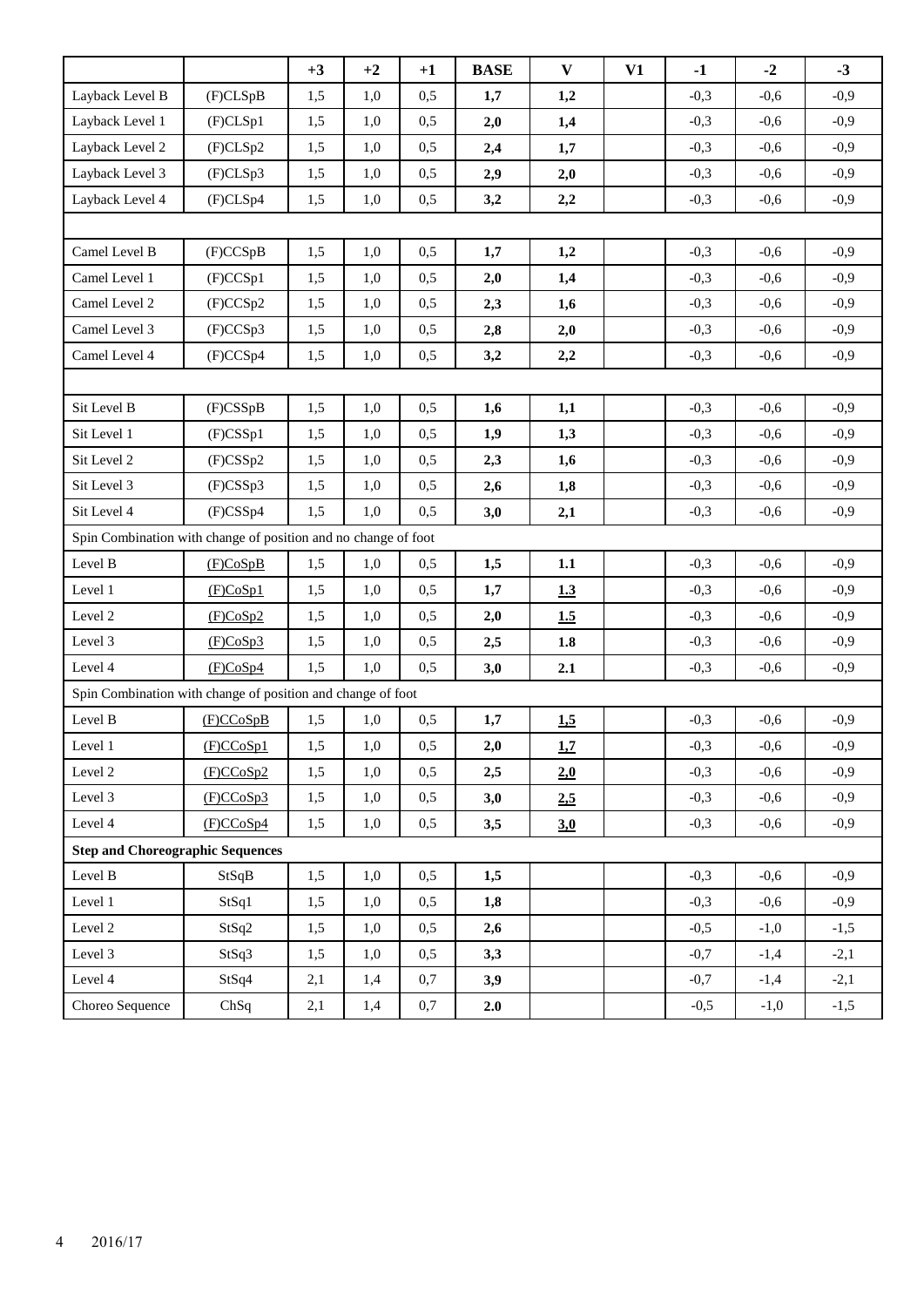|                            |           | $+3$ | $+2$ | $+1$ | <b>BASE</b> | $\mathbf{V}$ |  | $-1$   | $-2$   | $-3$   |
|----------------------------|-----------|------|------|------|-------------|--------------|--|--------|--------|--------|
| PAIR SKATING               |           |      |      |      |             |              |  |        |        |        |
| Lifts                      |           |      |      |      |             |              |  |        |        |        |
| Group 1 Level B            | 1LiB      | 0,9  | 0,6  | 0,3  | 1,0         |              |  | $-0,3$ | $-0,6$ | $-0,9$ |
| Group 1 Level 1            | 1Li1      | 0,9  | 0,6  | 0,3  | 1,1         |              |  | $-0,3$ | $-0,6$ | $-0,9$ |
| Group 1 Level 2            | 1Li2      | 0,9  | 0,6  | 0,3  | 1,3         |              |  | $-0,3$ | $-0,6$ | $-0,9$ |
| Group 1 Level 3            | 1Li3      | 0,9  | 0,6  | 0,3  | 1,5         |              |  | $-0,3$ | $-0,6$ | $-0,9$ |
| Group 1 Level 4            | 1Li4      | 0,9  | 0,6  | 0,3  | 1,7         |              |  | $-0,3$ | $-0,6$ | $-0,9$ |
|                            |           |      |      |      |             |              |  |        |        |        |
| Group 2 Level B            | 2LiB      | 0,9  | 0,6  | 0,3  | 1,1         |              |  | $-0,3$ | $-0,6$ | $-0,9$ |
| Group 2 Level 1            | 2Li1      | 0,9  | 0,6  | 0,3  | 1,6         |              |  | $-0,3$ | $-0,6$ | $-0,9$ |
| Group 2 Level 2            | 2Li2      | 0,9  | 0,6  | 0,3  | 1,9         |              |  | $-0,3$ | $-0,6$ | $-0,9$ |
| Group 2 Level 3            | 2Li3      | 0,9  | 0,6  | 0,3  | 2,4         |              |  | $-0,3$ | $-0,6$ | $-0,9$ |
| Group 2 Level 4            | 2Li4      | 0,9  | 0,6  | 0,3  | 3,0         |              |  | $-0,3$ | $-0,6$ | $-0,9$ |
|                            |           |      |      |      |             |              |  |        |        |        |
| Group 3 Level B            | 3LiB      | 1,5  | 1,0  | 0,5  | 2,5         |              |  | $-0,5$ | $-1,0$ | $-1,5$ |
| Group 3 Level 1            | 3Li1      | 1,5  | 1,0  | 0,5  | 3,0         |              |  | $-0,5$ | $-1,0$ | $-1,5$ |
| Group 3 Level 2            | 3Li2      | 1,5  | 1,0  | 0,5  | 3,5         |              |  | $-0,5$ | $-1,0$ | $-1,5$ |
| Group 3 Level 3            | 3Li3      | 1,5  | 1,0  | 0,5  | 4,0         |              |  | $-0,5$ | $-1,0$ | $-1,5$ |
| Group 3 Level 4            | 3Li4      | 1,5  | 1,0  | 0,5  | 4,5         |              |  | $-0,5$ | $-1,0$ | $-1,5$ |
|                            |           |      |      |      |             |              |  |        |        |        |
| Group 4 Level B            | 4LiB      | 1,5  | 1,0  | 0,5  | 2,5         |              |  | $-0,5$ | $-1,0$ | $-1,5$ |
| Group 4 Level 1            | 4Li1      | 1,5  | 1,0  | 0,5  | 3,0         |              |  | $-0,5$ | $-1,0$ | $-1,5$ |
| Group 4 Level 2            | 4Li2      | 1,5  | 1,0  | 0,5  | 3,5         |              |  | $-0,5$ | $-1,0$ | $-1,5$ |
| Group 4 Level 3            | 4Li3      | 1,5  | 1,0  | 0,5  | 4,0         |              |  | $-0,5$ | $-1,0$ | $-1,5$ |
| Group 4 Level 4            | 4Li4      | 1,5  | 1,0  | 0,5  | 4,5         |              |  | $-0,5$ | $-1,0$ | $-1,5$ |
| Group 5 Toe/Step in Lasso  |           |      |      |      |             |              |  |        |        |        |
| Level B                    | 5T/SLiB   | 1,5  | 1,0  | 0,5  | 4,5         |              |  | $-0,5$ | $-1,0$ | $-1,5$ |
| Level 1                    | $5T/SLi1$ | 1,5  | 1,0  | 0,5  | 5,0         |              |  | $-0,5$ | $-1,0$ | $-1,5$ |
| Level 2                    | 5T/SLi2   | 1,5  | 1,0  | 0,5  | 5,5         |              |  | $-0,5$ | $-1,0$ | $-1,5$ |
| Level 3                    | $5T/SLi3$ | 1,5  | 1,0  | 0,5  | 6,0         |              |  | $-0,5$ | $-1,0$ | $-1,5$ |
| Level 4                    | 5T/SLi4   | 1,5  | 1,0  | 0,5  | 6.5         |              |  | $-0,5$ | $-1,0$ | $-1,5$ |
| Group 5 Backward Lasso     |           |      |      |      |             |              |  |        |        |        |
| Level B                    | 5BLiB     | 2,1  | 1,4  | 0,7  | 5,0         |              |  | $-0,7$ | $-1,4$ | $-2,1$ |
| Level 1                    | 5BLi1     | 2,1  | 1,4  | 0,7  | 5,5         |              |  | $-0,7$ | $-1,4$ | $-2,1$ |
| Level 2                    | 5BLi2     | 2,1  | 1,4  | 0,7  | 6,0         |              |  | $-0,7$ | $-1,4$ | $-2,1$ |
| Level 3                    | 5BLi3     | 2,1  | 1,4  | 0,7  | 6.5         |              |  | $-0,7$ | $-1,4$ | $-2,1$ |
| Level 4                    | 5BLi4     | 2,1  | 1,4  | 0,7  | 7,0         |              |  | $-0,7$ | $-1,4$ | $-2,1$ |
| Group 5 Axel/Reverse Lasso |           |      |      |      |             |              |  |        |        |        |
| Level B                    | 5A/RLiB   | 2,1  | 1,4  | 0,7  | 5,5         |              |  | $-0,7$ | $-1,4$ | $-2,1$ |
| Level 1                    | 5A/RLi1   | 2,1  | 1,4  | 0,7  | 6,0         |              |  | $-0,7$ | $-1,4$ | $-2,1$ |
| Level 2                    | 5A/RLi2   | 2,1  | 1,4  | 0,7  | 6.5         |              |  | $-0,7$ | $-1,4$ | $-2,1$ |
| Level 3                    | 5A/RLi3   | 2,1  | 1,4  | 0,7  | 7,0         |              |  | $-0,7$ | $-1,4$ | $-2,1$ |
| Level 4                    | 5A/RLi4   | 2,1  | 1,4  | 0,7  | 7,5         |              |  | $-0,7$ | $-1,4$ | $-2,1$ |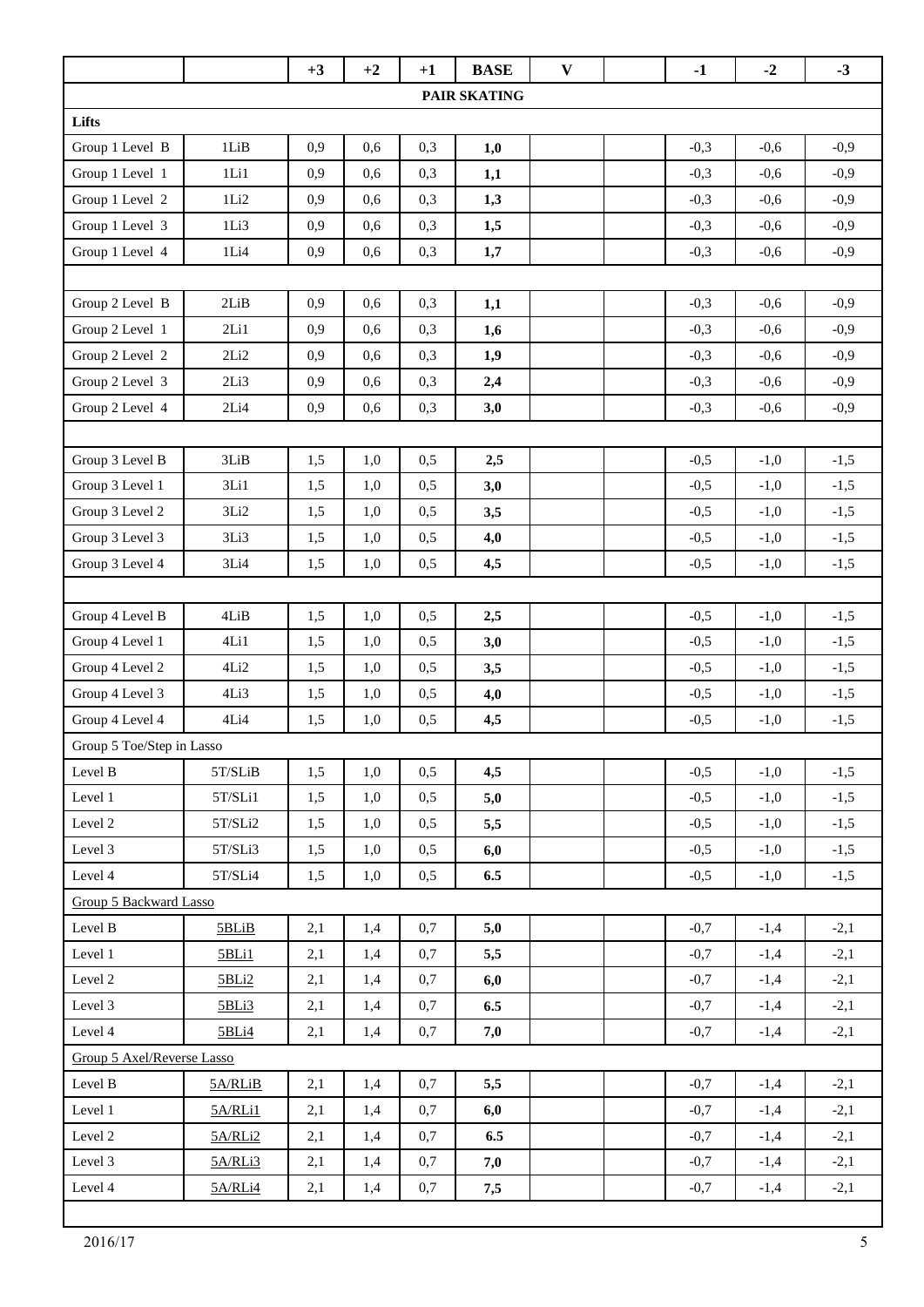|                       |                   | $+3$ | $+2$ | $+1$ | <b>BASE</b> | $\mathbf{V}$ | $-1$   | $-2$   | $-3$   |
|-----------------------|-------------------|------|------|------|-------------|--------------|--------|--------|--------|
| <b>Twist Lifts</b>    |                   |      |      |      |             |              |        |        |        |
| Single Level B        | $1$ TwB           | 0,6  | 0,4  | 0,2  | 0,9         |              | $-0,2$ | $-0,4$ | $-0,6$ |
| Single Level 1        | $1$ Tw $1$        | 0,6  | 0,4  | 0,2  | 1,1         |              | $-0,2$ | $-0,4$ | $-0,6$ |
| Single Level 2        | $1$ Tw $2$        | 0,6  | 0,4  | 0,2  | 1,3         |              | $-0,2$ | $-0,4$ | $-0,6$ |
| Single Level 3        | $1$ Tw $3$        | 0,6  | 0,4  | 0,2  | 1,5         |              | $-0,2$ | $-0,4$ | $-0,6$ |
| Single Level 4        | $1$ Tw $4$        | 0,6  | 0,4  | 0,2  | 1,7         |              | $-0,2$ | $-0,4$ | $-0,6$ |
|                       |                   |      |      |      |             |              |        |        |        |
| Double Level B        | 2TwB              | 0,9  | 0.6  | 0,3  | 2,9         |              | $-0,3$ | $-0.6$ | $-0,9$ |
| Double Level 1        | 2Tw1              | 0,9  | 0,6  | 0,3  | 3,1         |              | $-0,3$ | $-0,6$ | $-0,9$ |
| Double Level 2        | 2Tw2              | 0,9  | 0,6  | 0,3  | 3,4         |              | $-0,3$ | $-0,6$ | $-0,9$ |
| Double Level 3        | 2Tw3              | 0,9  | 0,6  | 0,3  | 3,7         |              | $-0,3$ | $-0,6$ | $-0,9$ |
| Double Level 4        | $2\mathrm{Tw}4$   | 0,9  | 0,6  | 0,3  | 4,0         |              | $-0,3$ | $-0,6$ | $-0,9$ |
|                       |                   |      |      |      |             |              |        |        |        |
| Triple Level B        | 3TwB              | 2,1  | 1,4  | 0,7  | 5.0         |              | $-0,7$ | $-1,4$ | $-2,1$ |
| Triple Level 1        | 3Tw1              | 2,1  | 1,4  | 0,7  | 5.4         |              | $-0,7$ | $-1,4$ | $-2,1$ |
| Triple Level 2        | 3Tw2              | 2,1  | 1,4  | 0,7  | 5.8         |              | $-0,7$ | $-1,4$ | $-2,1$ |
| Triple Level 3        | 3Tw3              | 2,1  | 1,4  | 0,7  | 6.2         |              | $-0,7$ | $-1,4$ | $-2,1$ |
| Triple Level 4        | 3Tw4              | 2,1  | 1,4  | 0,7  | 6,6         |              | $-0,7$ | $-1,4$ | $-2,1$ |
|                       |                   |      |      |      |             |              |        |        |        |
| Quad Level B          | 4TwB              | 3,0  | 2,0  | 1,0  | 7,0         |              | $-1,0$ | $-2,0$ | $-3,0$ |
| Quad Level 1          | 4Tw1              | 3,0  | 2,0  | 1,0  | 7,5         |              | $-1,0$ | $-2,0$ | $-3,0$ |
| Quad Level 2          | $4 \mathrm{Tw} 2$ | 3,0  | 2,0  | 1,0  | 8.0         |              | $-1,0$ | $-2,0$ | $-3,0$ |
| Quad Level 3          | 4Tw3              | 3,0  | 2,0  | 1,0  | 8,6         |              | $-1,0$ | $-2,0$ | $-3,0$ |
| Quad Level 4          | $4$ Tw $4$        | 3,0  | 2,0  | 1,0  | 9,1         |              | $-1,0$ | $-2,0$ | $-3,0$ |
|                       |                   |      |      |      |             |              |        |        |        |
| <b>Throws</b>         |                   |      |      |      |             |              |        |        |        |
| Single ToeLoop        | 1TTh              | 0,9  | 0,6  | 0,3  | 1,1         | 0,9          | $-0,3$ | $-0,6$ | $-0,9$ |
| Single Salchow        | $1STh$            | 0,9  | 0,6  | 0,3  | 1,1         | 0,9          | $-0,3$ | $-0,6$ | $-0,9$ |
| Single Loop           | $1 \mathrm{LoTh}$ | 0,9  | 0,6  | 0,3  | 1,4         | 1,0          | $-0,3$ | $-0,6$ | $-0,9$ |
| Single Flip/Lutz      | 1F/LzTh           | 0,9  | 0,6  | 0,3  | 1,4         | 1,0          | $-0,3$ | $-0,6$ | $-0,9$ |
|                       |                   |      |      |      |             |              |        |        |        |
| Single Axel           | 1ATh              | 1,5  | 1,0  | 0,5  | 2,2         | 1,5          | $-0,5$ | $-1,0$ | $-1,5$ |
| Double Toeloop        | 2TTh              | 1,5  | 1,0  | 0,5  | 2,5         | 1,8          | $-0,5$ | $-1,0$ | $-1,5$ |
| Double Salchow        | 2STh              | 1,5  | 1,0  | 0,5  | 2,5         | 1,8          | $-0,5$ | $-1,0$ | $-1,5$ |
| Double Loop           | 2LoTh             | 1,5  | 1,0  | 0,5  | 2,8         | 2,0          | $-0,5$ | $-1,0$ | $-1,5$ |
| Double Flip/Lutz      | 2F/LzTh           | 1,5  | 1,0  | 0,5  | 3,0         | 2,1          | $-0,5$ | $-1,0$ | $-1,5$ |
|                       |                   |      |      |      |             |              |        |        |        |
| Double Axel           | 2ATh              | 2,1  | 1,4  | 0,7  | 4,0         | 2,8          | $-0,7$ | $-1,4$ | $-2,1$ |
| Triple Toeloop        | 3TTh              | 2,1  | 1,4  | 0,7  | 4,5         | 3,2          | $-0,7$ | $-1,4$ | $-2,1$ |
| <b>Triple Salchow</b> | $3STh$            | 2,1  | 1,4  | 0,7  | 4,5         | 3,2          | $-0,7$ | $-1,4$ | $-2,1$ |
| Triple Loop           | 3LoTh             | 2,1  | 1,4  | 0,7  | 5,0         | 3,5          | $-0,7$ | $-1,4$ | $-2,1$ |
| Triple Flip/Lutz      | 3F/LzTh           | 2,1  | 1,4  | 0,7  | 5,5         | 3,9          | $-0,7$ | $-1,4$ | $-2,1$ |
|                       |                   |      |      |      |             |              |        |        |        |
| Triple Axel           | 3ATh              | 3,0  | 2,0  | 1,0  | 7,7         | 5,4          | $-1,0$ | $-2,0$ | $-3,0$ |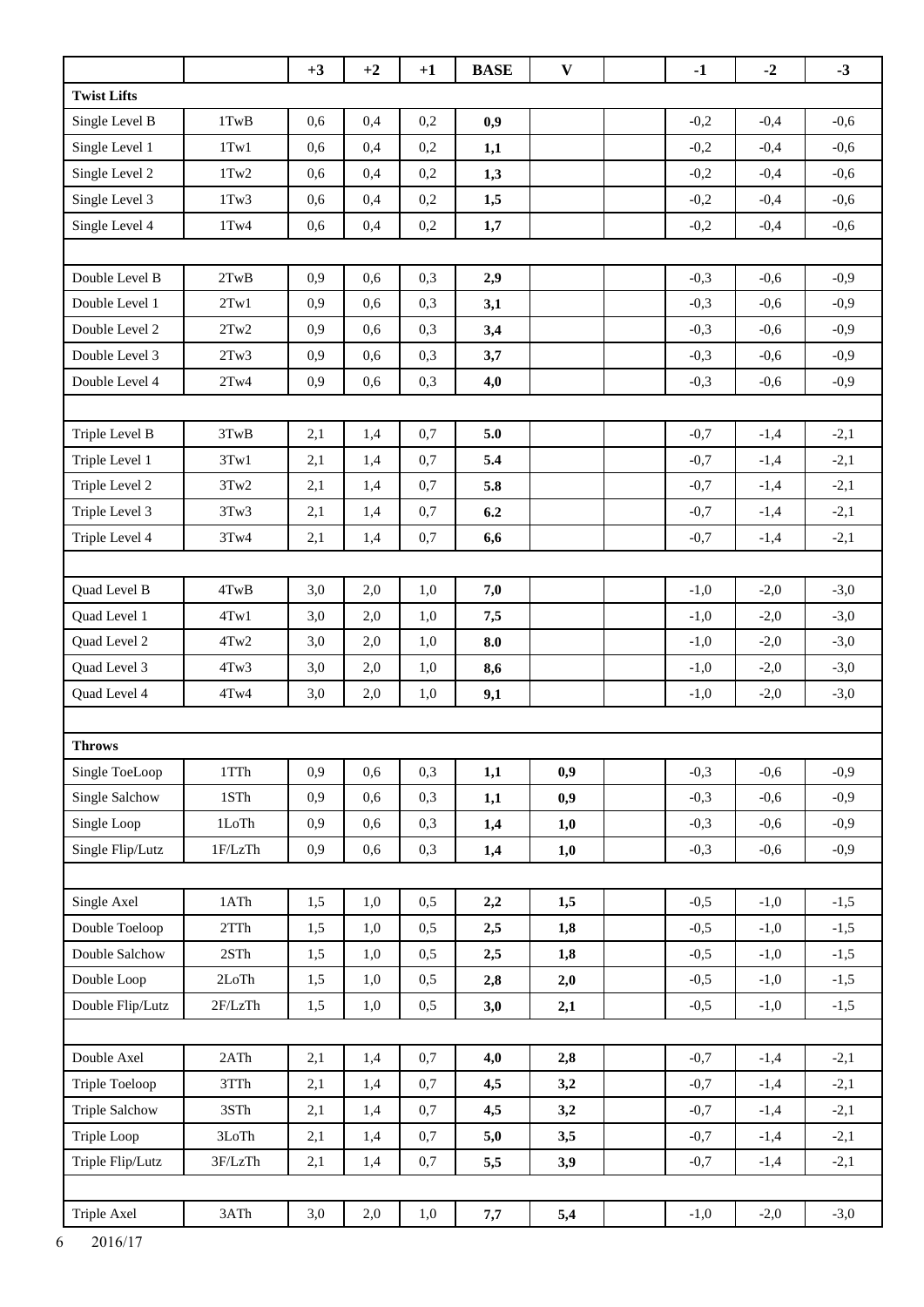|                          |                   | $+3$ | $+2$ | $+1$ | <b>BASE</b> | $\mathbf{V}$ |  | $-1$   | $-2$   | $-3$   |
|--------------------------|-------------------|------|------|------|-------------|--------------|--|--------|--------|--------|
| Quad Toeloop             | 4TTh              | 3,0  | 2,0  | 1,0  | 8,2         | 5,7          |  | $-1,0$ | $-2,0$ | $-3,0$ |
| Quad Salchow             | 4STh              | 3,0  | 2,0  | 1,0  | 8,2         | 5,7          |  | $-1,0$ | $-2,0$ | $-3,0$ |
| Quad Loop                | $4 \mathrm{LoTh}$ | 3,0  | 2,0  | 1,0  | 8,7         | 6,1          |  | $-1,0$ | $-2,0$ | $-3,0$ |
| Quad Flip/Lutz           | 4F/LzTh           | 3,0  | 2,0  | 1,0  | 9,0         | 6,3          |  | $-1,0$ | $-2,0$ | $-3,0$ |
|                          |                   |      |      |      |             |              |  |        |        |        |
| <b>Death Spirals</b>     |                   |      |      |      |             |              |  |        |        |        |
| Forward/Backward inside  |                   |      |      |      |             |              |  |        |        |        |
| Level B                  | Fi/BiDsB          | 2,1  | 1,4  | 0,7  | 2,6         |              |  | $-0,7$ | $-1,4$ | $-2,1$ |
| Level 1                  | Fi/BiDs1          | 2,1  | 1,4  | 0,7  | 2,8         |              |  | $-0,7$ | $-1,4$ | $-2,1$ |
| Level 2                  | F/BiDs2           | 2,1  | 1,4  | 0,7  | 3,0         |              |  | $-0,7$ | $-1,4$ | $-2,1$ |
| Level 3                  | Fi/BiDs3          | 2,1  | 1,4  | 0,7  | 3,2         |              |  | $-0,7$ | $-1,4$ | $-2,1$ |
| Level 4                  | Fi/BiDs4          | 2,1  | 1,4  | 0,7  | 3,5         |              |  | $-0,7$ | $-1,4$ | $-2,1$ |
| Forward/Backward outside |                   |      |      |      |             |              |  |        |        |        |
| Level B                  | Fo/BoDsB          | 2,1  | 1,4  | 0,7  | 2,8         |              |  | $-0,7$ | $-1,4$ | $-2,1$ |
| Level 1                  | Fo/BoDs1          | 2,1  | 1,4  | 0,7  | 3,0         |              |  | $-0,7$ | $-1,4$ | $-2,1$ |
| Level 2                  | Fo/BoDs2          | 2,1  | 1,4  | 0,7  | 3,5         |              |  | $-0,7$ | $-1,4$ | $-2,1$ |
| Level 3                  | Fo/BoDs3          | 2,1  | 1,4  | 0,7  | 4,0         |              |  | $-0,7$ | $-1,4$ | $-2,1$ |
| Level 4                  | Fo/BoDs4          | 2,1  | 1,4  | 0,7  | 4,5         |              |  | $-0,7$ | $-1,4$ | $-2,1$ |
| Pivot Figure             | PiF               | 2,1  | 1,4  | 0,7  | 2,2         |              |  | $-0,7$ | $-1,4$ | $-2,1$ |
| <b>Pair Spins</b>        |                   |      |      |      |             |              |  |        |        |        |
| Pair Spin Level B        | PSpB              | 1,5  | 1,0  | 0,5  | 1,7         |              |  | $-0,3$ | $-0,6$ | $-0,9$ |
| Pair Spin Level 1        | PSp1              | 1,5  | 1,0  | 0,5  | 2,0         |              |  | $-0,3$ | $-0,6$ | $-0,9$ |
| Pair Spin Level 2        | PSp2              | 1,5  | 1,0  | 0,5  | 2,5         |              |  | $-0,3$ | $-0,6$ | $-0,9$ |
| Pair Spin Level 3        | PSp3              | 1,5  | 1,0  | 0,5  | 3,0         |              |  | $-0,3$ | $-0,6$ | $-0,9$ |
| Pair Spin Level 4        | PSp4              | 1,5  | 1,0  | 0,5  | 3,5         |              |  | $-0,3$ | $-0,6$ | $-0,9$ |
| Pair Spin Combination    |                   |      |      |      |             |              |  |        |        |        |
| Level B                  | PCoSpB            | 1,5  | 1,0  | 0,5  | 2,5         | 18           |  | $-0,3$ | $-0,6$ | $-0,9$ |
| Level 1                  | PCoSp1            | 1,5  | 1,0  | 0,5  | 3,0         | 21           |  | $-0,3$ | $-0,6$ | $-0,9$ |
| Level 2                  | PCoSp2            | 1,5  | 1,0  | 0,5  | 3,5         | 2,5          |  | $-0,3$ | $-0,6$ | $-0,9$ |
| Level 3                  | PCoSp3            | 1,5  | 1,0  | 0,5  | 4,0         | 3.0          |  | $-0,3$ | $-0,6$ | $-0,9$ |
| Level 4                  | $P\cos p4$        | 1,5  | 1,0  | 0,5  | 4,5         | 3,5          |  | $-0,3$ | $-0,6$ | $-0,9$ |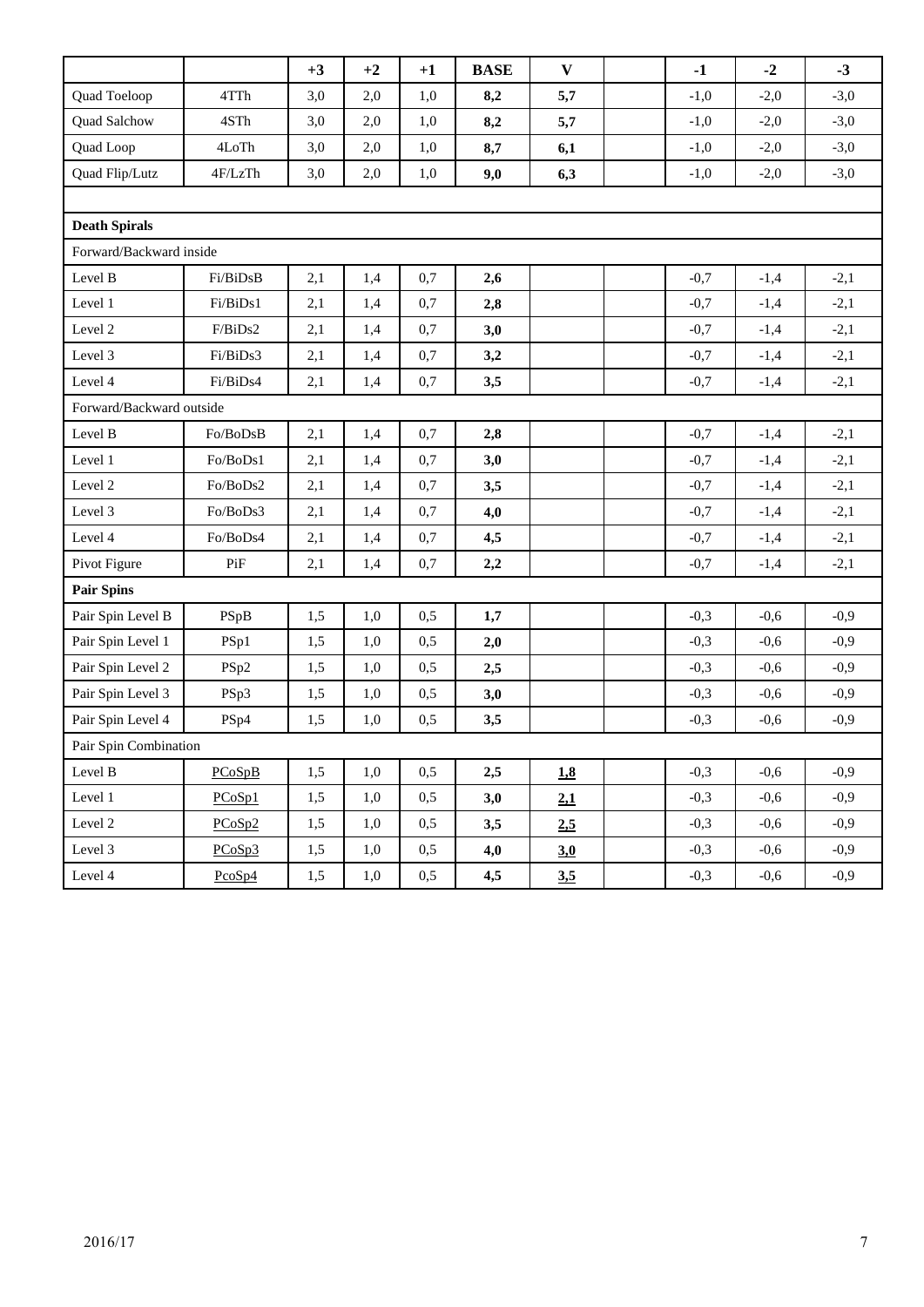## **II. Updated Levels of Difficulty of Single/Pair Skating Elements LEVELS OF DIFFICULTY, SINGLE SKATING, season 2016/17**

|                                 | Number of features for Levels: 1 for Level 1, 2 for Level 2, 3 for Level 3, 4 for Level 4                                                                                                                                                                                                                                                                                                                                                                                                                                                                                                                                                                                                                                                                                                                                                                                                                                                                                                                                                                                                                                                                                                                                                                                                                                                                                                                                                                                                                                                                                                                                                                                                                                                                                                                                                                                                                                               |
|---------------------------------|-----------------------------------------------------------------------------------------------------------------------------------------------------------------------------------------------------------------------------------------------------------------------------------------------------------------------------------------------------------------------------------------------------------------------------------------------------------------------------------------------------------------------------------------------------------------------------------------------------------------------------------------------------------------------------------------------------------------------------------------------------------------------------------------------------------------------------------------------------------------------------------------------------------------------------------------------------------------------------------------------------------------------------------------------------------------------------------------------------------------------------------------------------------------------------------------------------------------------------------------------------------------------------------------------------------------------------------------------------------------------------------------------------------------------------------------------------------------------------------------------------------------------------------------------------------------------------------------------------------------------------------------------------------------------------------------------------------------------------------------------------------------------------------------------------------------------------------------------------------------------------------------------------------------------------------------|
| <b>Step</b><br><b>Sequences</b> | Minimum variety (Level 1), simple variety (Level 2), variety (Level 3), complexity (Level 4) of<br>1)<br>difficult turns and steps throughout (compulsory)<br>Rotations in either direction (left and right) with full body rotation covering at least 1/3 of the<br>2)<br>pattern in total for each rotational direction<br>Use of body movements for at least 1/3 of the pattern<br>3)<br>Two different combinations of 3 difficult turns on different feet executed with a clear rhythm within<br>4)<br>the sequence                                                                                                                                                                                                                                                                                                                                                                                                                                                                                                                                                                                                                                                                                                                                                                                                                                                                                                                                                                                                                                                                                                                                                                                                                                                                                                                                                                                                                 |
| <b>All Spins</b>                | Difficult variations (count as many times as performed with limitations specified below)<br>1)<br>Change of foot executed by jump<br>2)<br>Jump within a spin without changing feet<br>3)<br>Difficult change of position on the same foot<br>4)<br>Difficult entrance into a spin<br>5)<br>Clear change of edge in sit (only from backward inside to forward outside), camel, Layback and<br>6)<br><b>Biellmann</b> position<br>All 3 basic positions on the second foot<br>7)<br>Both directions immediately following each other in sit or camel spin<br>8)<br>Clear increase of speed in camel, sit, layback or Biellmann position<br>9)<br>10) At least 8 rev. without changes in position/variation, foot or edge (camel, layback, difficult variation<br>of any basic position or for combinations only non-basic position)<br>11) Difficult variation of flying entry in flying spins/spins with a flying entrance (see Clarifications)<br><b>Additional features for the Layback spin:</b><br>12) One clear change of position backwards-sideways or reverse, at least 2 rev. in each position (counts<br>also if the Layback spin is a part of any other spin)<br>13) Biellmann position after Layback spin (SP – after 8 revolutions in layback spin)<br>Feature 2-9, 11-13 count only once per program (first time they are attempted). Feature 10 counts<br>only once per program (in the first spin it is successfully performed; if in this spin 8 revs are<br>executed on both feet, any one of these executions can be taken in favor of the skater).<br>Any category of difficult spin variation in a basic position counts only once per program (first time<br>it is attempted). A difficult variation in a non-basic position counts once per program in spin<br>combination only (first time it is attempted).<br>In any spin with change of foot the maximum number of features attained on one foot is two (2). |
|                                 |                                                                                                                                                                                                                                                                                                                                                                                                                                                                                                                                                                                                                                                                                                                                                                                                                                                                                                                                                                                                                                                                                                                                                                                                                                                                                                                                                                                                                                                                                                                                                                                                                                                                                                                                                                                                                                                                                                                                         |

**ELEMENTS REQUIREMENTS** (see also Clarifications on the back of the page)

#### **Jumps**

1. Full rotation: signs < and << indicate an error. The base values of the jumps with a sign < are listed in the column V of the SOV table. The jump with a sign << is evaluated with SOV for the same jump one revolution less.

2. Correct take-off edge in F/Lz: signs "e" and "!" indicate an error. The base values of the jumps with the sign "e" are listed in the column  $\tilde{V}$  of the SOV table. The sign "!" allows to keep full original base value of the jump. If both signs < and "e" are applied for the same jump, the base values are listed in the column V1 of the SOV table.

#### **Spins**

1. For flying spins (with no change of foot and only one position) and spins with flying entrance of both Short Program and Free Skating the following is required: a clear visible jump. The sign "V" indicates that this requirement is not fulfilled. The base values of spins with the sign "V" are listed in the column V of the SOV table.

2. The base values of spin combinations with only 2 basic positions (at least 2 revolutions in each of these positions) are also reflected in the column V of the SOV table.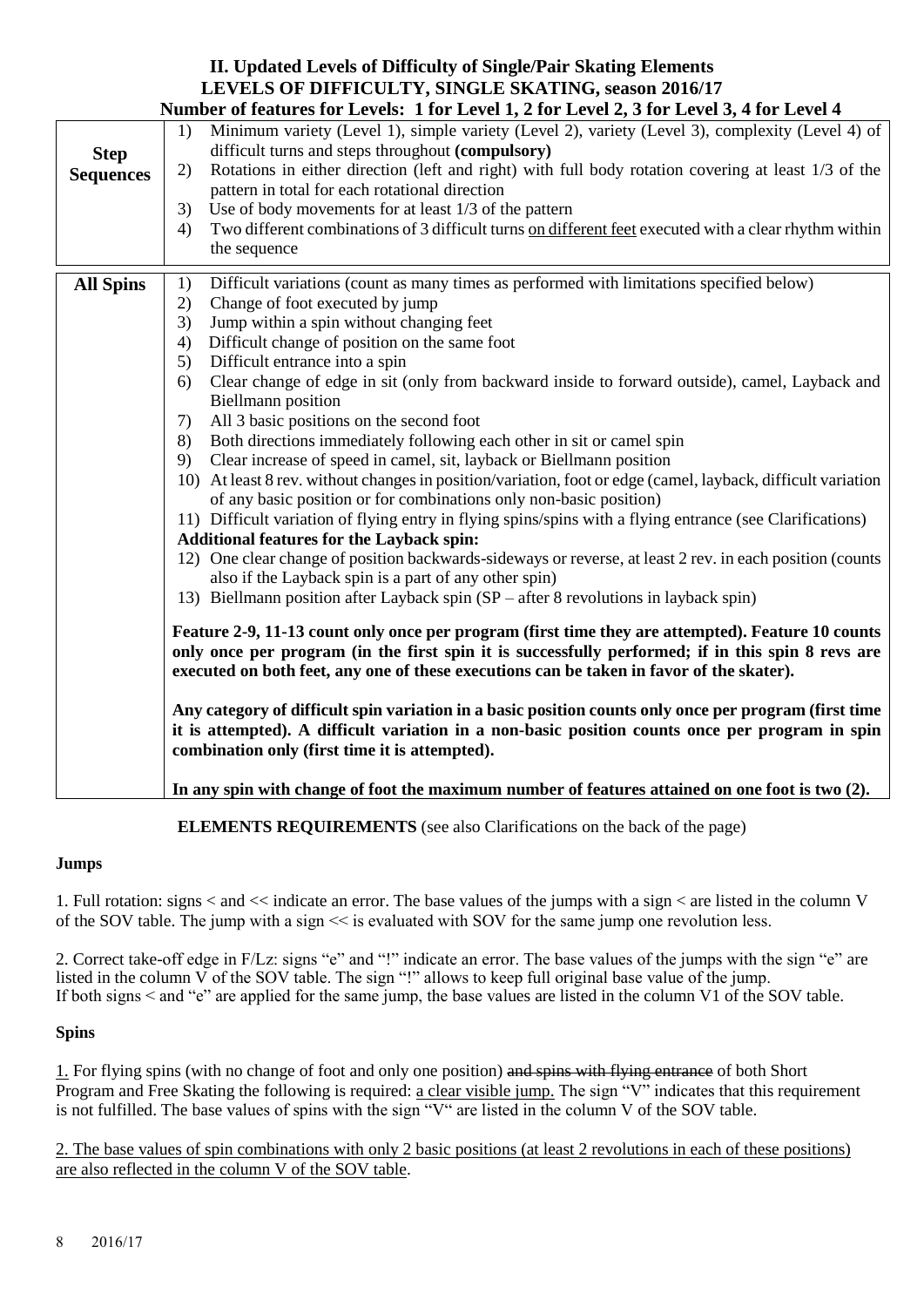#### **CLARIFICATIONS: LEVELS OF DIFFICULTY SINGLE SKATING, season 2016/17**

#### **STEP SEQUENCES**

**Types of difficult turns and steps:** twizzles, brackets, loops, counters, rockers, choctaws.

**Minimum variety** includes at least **5** difficult turns and steps, none of the types can be counted more than twice.

**Simple variety** includes at least **7** difficult turns and steps, none of the types can be counted more than twice.

**Variety** includes at least **9** difficult turns and steps, none of the types can be counted more than twice.

**Complexity** includes at least **11** difficult turns and steps, none of the types can be counted more than twice, 5 types must be executed in both directions.

**Use of body movements** means the visible use for a combined total of at least 1/3 of the pattern of any movements of arms, head, torso, hips and legs that have an effect on the balance of the main body core.

**Two combinations of difficult turns** are considered to be the same if they consist of the same turns done in the same order, on the same edge and on the same foot.

#### **SPINS**

**A difficult spin variation of position** is a movement of the body part, leg, arm, hand or head which requires physical strength or flexibility and that has an effect on the balance of the main body core. Only these variations can increase the Level. There are 11 categories of difficult variations, among them 3 in camel position based on direction of the shoulder line: camel forward (CF) – with the shoulder line parallel to the ice; camel sideways (CS) – with the shoulder line twisted to a vertical position; camel upward (CU) – with the shoulder line twisted more than vertical position. If the free leg drops down for a long time while preparing for a difficult camel variation, the corresponding Level feature is still awarded, but the Judges will apply the GOE reduction for "poor/awkward/unaesthetic position(s)".

**"Change of foot executed by jump"** & **"Jump within a spin without changing feet":** are awarded only if the skater reaches a basic position within the first 2 revolutions after the landing.

**"Both directions immediately following each other in sit or camel spin":** execution of spins in both directions (clockwise and counter clockwise) that immediately follow each other will be counted as a Level feature for sit and camel basic positions. Long curves of exit after the first part or entry into the second part are reflected in GOE. A minimum of 3 revs in each direction is required. A Spin executed in both directions as above is considered as one Spin. **"Difficult variation of flying position in flying spins/spins with a flying entry":** is awarded only if the flying position is really difficult and the skaters reaches a basic position within 2 revolutions after the landing. Normal flying camel entry does not block a possibility of counting a difficult flying entry as a feature.

**Windmill (illusion)** will be considered as a Level feature only the first time it's attempted as a difficult entry/difficult change of position/non-basic position.

#### **JUMPS**

**Flip** is taken-off from a backward inside edge, **Lutz** is taken-off from backward outside edge; Technical Panel decides on the take-off edge and indicates errors with signs "e" and "!". In cases of serious errors (sign "e") the base value of the jump and the GOE are reduced, in cases of smaller errors (sign "!") the original base value stays and the GOE is reduced.

**In Short Program jumps which do not satisfy the requirements** (including wrong number of revs) will have no value, but will block a jumping box, if one is empty; if a combination of two double jumps is not allowed (Sr. Men & Ladies, Jr. Men), the jump with the original lesser value (before any consideration of signs  $\langle \langle \langle \cdot | \cdot \rangle \rangle$ ) will not count (e.g. 2Lz+2T\*, 2T\*+2Lo, 2Lz<+2T\*, 2F<<+2T\*).

**Short Program, Repetitions**<sup>\*</sup>: If the same jump is executed twice as a solo jump and as a part of the jump combination, the second execution will not be counted (if this repetition is in a jump combination, only the individual jump which is not according to the above requirements will not be counted).

**Free Skating, extra jump elements:** If an extra jump(s) is executed, only the individual jump(s), which is not according to the requirements will have no value. The jumps are considered in the order of execution.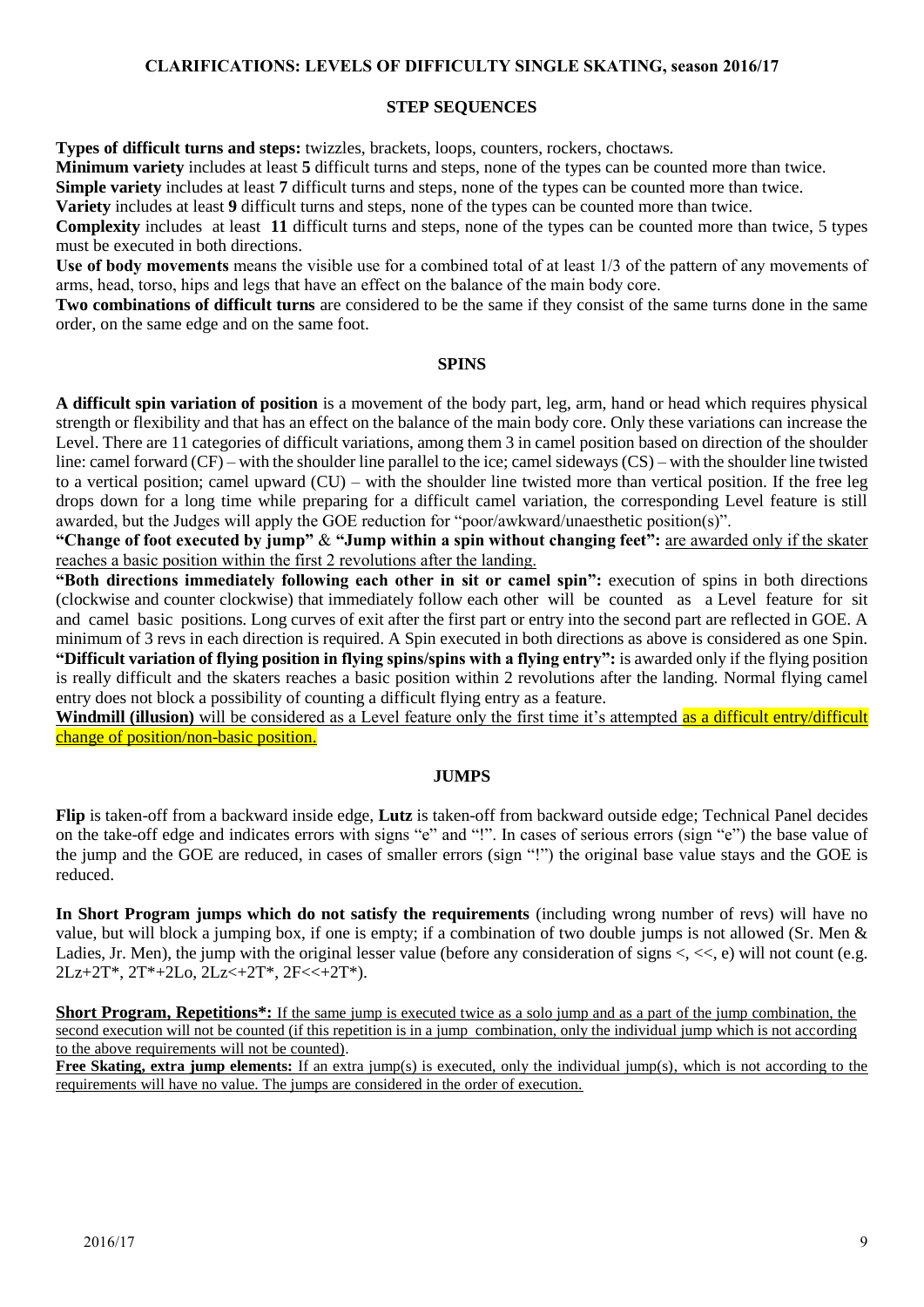#### **LEVELS OF DIFFICULTY, PAIR SKATING, SEASON 2016/17 Number of features for Levels: 1 for Level 1, 2 for Level 2, 3 for Level 3, 4 for Level 4**

|                |    | Tumber of reatures for Levels. That Level 1, 2 for Level 2, 3 for Level 3, 4 for Level 4                                                                      |
|----------------|----|---------------------------------------------------------------------------------------------------------------------------------------------------------------|
| <b>Twist</b>   | 1) | Lady's split position (each leg at least 45° from the body axis and Lady's legs are straight or almost straight)                                              |
| Lifts          | 2) | Catching the lady at the side of the waist without her hand(s)/arm(s)/any part of upper body touching the man                                                 |
|                | 3) | Lady's position in the air with $arm(s)$ above the head (minimum one full revolution)                                                                         |
|                | 4) | Difficult take-off                                                                                                                                            |
|                | 5) | Man's arms sideways, being straight or almost straight, reaching at least shoulder level after release of the lady                                            |
| Lifts          | 1) | Seniors: Difficult variation of the take-off and/or difficult landing variety                                                                                 |
|                |    |                                                                                                                                                               |
|                |    | Juniors: Simple variation of the take-off and/or simple landing variety (each counts as a feature)                                                            |
|                | 2) | 1 change of hold and/or lady's position (1 rev. of the man before and after the change, counts twice if repeated)                                             |
|                | 3) | Difficult variation of the lady (one full revolution)                                                                                                         |
|                | 4) | Difficult (simple for juniors) carry (not for SP)                                                                                                             |
|                | 5) | One-hand-hold of the man (2 full revolutions in total not counting parts shorter than 1 rev.)                                                                 |
|                | 6) | Additional revolutions of the man with one-hand-hold after 2 revs in 5) (only in FS and only in one lift)                                                     |
|                | 7) | Change of rotational direction by the man (one rev. before and after the change, counts only once per program)                                                |
|                |    | Features 1), 2), 3) must be significantly different from lift to lift and if similar, will only count first time                                              |
|                |    | attempted.                                                                                                                                                    |
| <b>Step</b>    | 1) | Minimum variety (Level 1), simple variety (Level 2), variety (Levels 3-4) of difficult turns and steps of both partners                                       |
| Seq.           |    | throughout (compulsory)                                                                                                                                       |
|                | 2) | Rotations in either direction (left and right) with full body rotation covering at least 1/3 of the pattern in total for                                      |
|                |    | each rotational direction)                                                                                                                                    |
|                | 3) | Use of body movements for at least 1/3 of the pattern                                                                                                         |
|                |    | Changes of position (crossing at least three times while doing steps and turns) for at least 1/3 of the sequence, but                                         |
|                | 4) |                                                                                                                                                               |
|                |    | not more than 1/2 of the sequence or not separating at least half of the pattern (changes of holds are allowed)                                               |
|                | 5) | Two different combinations of 3 difficult turns (rockers, counters, brackets, twizzles, loops) executed by both                                               |
|                |    |                                                                                                                                                               |
|                |    | partners with a clear rhythm within the sequence                                                                                                              |
| <b>Death</b>   | 1) | Difficult entry (immediately preceding the death spiral) and/or exit                                                                                          |
| <b>Spirals</b> | 2) | Full revolution(s) of the lady when both partners are in "low" positions (counts as many times as performed)                                                  |
| <b>Solo</b>    | 1) | Difficult variations (count as many times as performed with limitations specified below)                                                                      |
|                | 2) | Change of foot executed by jump                                                                                                                               |
| <b>Spins</b>   | 3) |                                                                                                                                                               |
|                |    | Jump within a spin without changing feet                                                                                                                      |
|                | 4) | Difficult change of position on the same foot                                                                                                                 |
|                | 5) | Difficult entrance into a spin                                                                                                                                |
|                | 6) | Clear change of edge in sit (only from backward inside to forward outside), camel, Layback and Biellmann                                                      |
|                |    | Position                                                                                                                                                      |
|                | 7) | All 3 basic positions on the second foot                                                                                                                      |
|                | 8) | Both directions immediately following each other in sit or camel spin                                                                                         |
|                | 9) | Clear increase of speed in camel, sit, layback or Biellmann position                                                                                          |
|                |    | 10) At least 6 rev. without changes in pos./variation, foot and edge (camel, layback, difficult variation of any basic                                        |
|                |    | position or for combinations only non-basic position)                                                                                                         |
|                |    | Features 2 to 10 and any category of difficult spin variation count only once per program (first time attempted).                                             |
|                |    | If 6 revs are executed on both feet, any one of these executions can be taken in favor of the skaters. In any spin                                            |
|                |    | with change of foot the maximum number of features attained on one foot is two (2).                                                                           |
| Pair           | 1) | 3 changes of basic positions of both partners                                                                                                                 |
| <b>Spins</b>   | 2) | 3 difficult variations of positions of partners, only one of which can be in non-basic position (each variation of each                                       |
|                |    | partner counts separately, each partner must have at least one difficult variation)                                                                           |
|                | 3) | Any other difficult variation in a basic position of either partner (each partner must have two difficult variations)                                         |
|                | 4) | Entrance from backward outside or inside edge                                                                                                                 |
|                | 5) | Both directions immediately following each other<br>At least 6 revolutions without any changes in position/variation and foot (camel, sit, difficult upright) |

#### **ELEMENTS REQUIREMENTS** (see also Clarifications on the back of the page)

#### **Solo and Pair Spin combinations**

The base values of spin combinations with only 2 basic positions (at least 2 revolutions in each of these positions) are reflected in the column V of the SOV table.

#### **Jump elements**

Both partners must fulfill requirements for jump elements in Single Skating. If these requirements are not fulfilled by one or both partners, signs and GOE reductions are the same.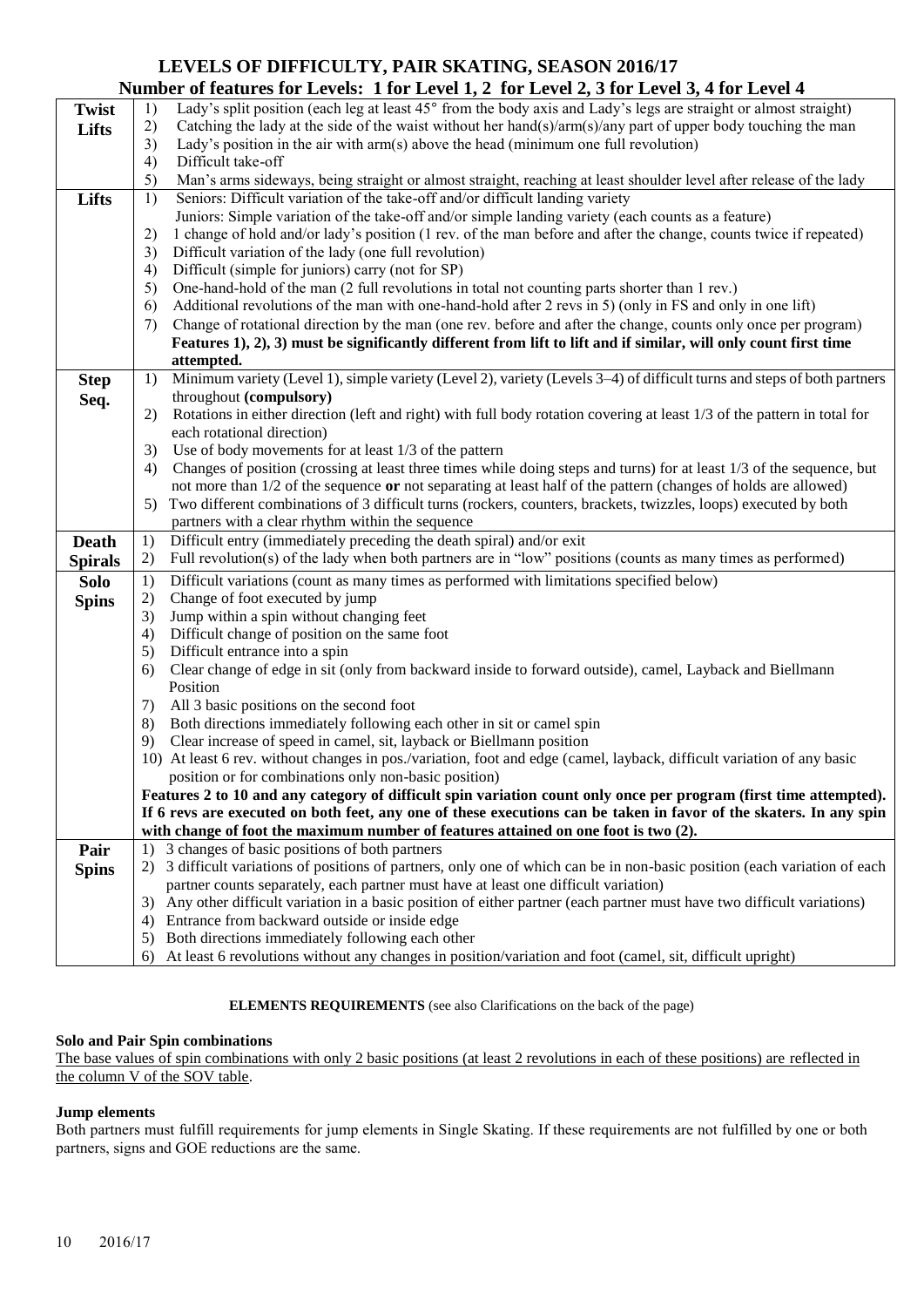#### **CLARIFICATIONS: LEVELS OF DIFFICULTY PAIR SKATING, season 2016/17**

#### **TWIST LIFTS**

**Feature 1) (Lady's split):** each leg straight or almost straight at least  $45^{\circ}$  from the body axis; Feature 5) (Man's arms): straight or almost straight, going sideways and reaching at least shoulder level.

#### **LIFTS**

**Take-off:** *Simple:* includes but is not limited to change of handhold on ascent of lift.

*Difficult:* includes but not limited to: Somersault take off, small lift going immediately into a Pair lift take-off without the Lady touching the ice between two lifts, one hand take-off, Spread Eagle, Ina Bauer or Spiral by one or both partners as the entry curve, inside Axel take-off in 5ALi and 5SLi.

**Landing:** *Simple: d*ifferent landing foot (not automatically considered), change of hold on descent.

*Difficult:* includes but is not limited to: Somersaults, variation in hold, partner positions and/or direction of landing, one hand landing, Spread-Eagle position of the Man during dismount.

**Carry:** *Simple: d*uration at least 3 seconds.

*Difficult:* includes at least one of the following features: during the carry the Man for at least 3 sec. skates on one foot or holds the partner on one arm or performs crossovers or performs Spread Eagle or a similar move.

**Difficult variation of Lady's position:** a movement of leg, arm, or upper body which requires physical strength or flexibility and that has an effect on the balance of the main body core. Only these variations can increase the Level.

**Change of hold/Lady's position requires** one full revolution of the Man before and after this change. If a change of hold and a change of Lady's position are executed at the same time, only one Level feature will be awarded.

**Variation of the take-off/landing, change of hold/Lady's basic position and difficult variation of the Lady** must be significantly different from the previously attempted variation/change to be awarded as a Level feature. One arm dismount can be counted as a feature only once per program.

Features **"change of hold/Lady's position/rotational direction"** are not awarded if change is interrupted by carry. Feature **"onehand-hold of the Man"** is not awarded if both arms of the Lady are touching the Man.

#### **STEP SEQUENCES**

**Types of difficult turns and steps:** rockers, counters, brackets, twizzles, loops and choctaws.

**Same definition of** minimum variety, simple variety and variety as for single skating; requirements must be fulfilled by both partners.

**Use of body movements** means the visible use for a combined total of at least 1/3 of the pattern of any movements of arms, head, torso, hips and legs that have an effect on the balance of the main body core.

**Crossing** at least 3 times of the partners for at least 1/3, but not more than 1/2 of the sequence and **not separating** for at least half of the pattern: only one of the two features (but not both) can be awarded.

**Two different combinations of 3 difficult turns** (rockers, counters, brackets, twizzles, loops) executed by both partners with a clear rhythm within the sequence.

#### **DEATH SPIRALS**

Death spiral has a Level and value if both partners execute at least 1 rev in the death spiral position (knees of the Man clearly bent, his toe anchored and arm fully extended; Lady's head must reach, at least briefly, the level of her skating knee). For a higher Level both Lady and Man must stay in the "low" position for 1 or more full revs.

Lady's "low" position: for inside Death Spirals, the lowest hip or buttock and head should not be higher than her skating knee; for outside Death Spirals – head should not be higher than her skating knee and bodyline between knee of skating leg and head should be flat or shallow arch.

**Man's "low" pivot position:** buttocks not higher than the knee of the pivot foot.

Any part of the Death Spiral with a higher Lady's or Man's position is not valid for Level features 2).

**Change of arm hold** by the Lady or Man is allowed, but is no longer a Level feature.

**Change of pivot** is considered as the end of the Death Spiral.

**Entry, exit:** The difficult entry position must be performed while both partners are on the entry curve and the Lady and/or the Man are moving from a difficult entry position directly and without delay to a Death Spiral position.

Exit: starts when the Man bends his "holding" arm at the elbow; ends: when the Lady comes to vertical position.

#### **SOLO SPINS**

Level feature **"Difficult entrance into a spin"** does not include regular backward entry, but still includes regular flying camel entry as long as it has a clear fly. Clarifications for Spins in Singles are also valid for Pairs (when applicable).

#### **JUMPS, THROW JUMPS, TWIST LIFTS**

In Short Program jumps, throw jumps and twist lifts which do not satisfy the requirements (including wrong number of revs) will have no value, but will block a corresponding element box, if one is empty.

**In Free Skating,** if an extra jump(s) is executed, only the individual jump(s), which is not according to the requirements will have no value. The jumps are considered in the order of execution.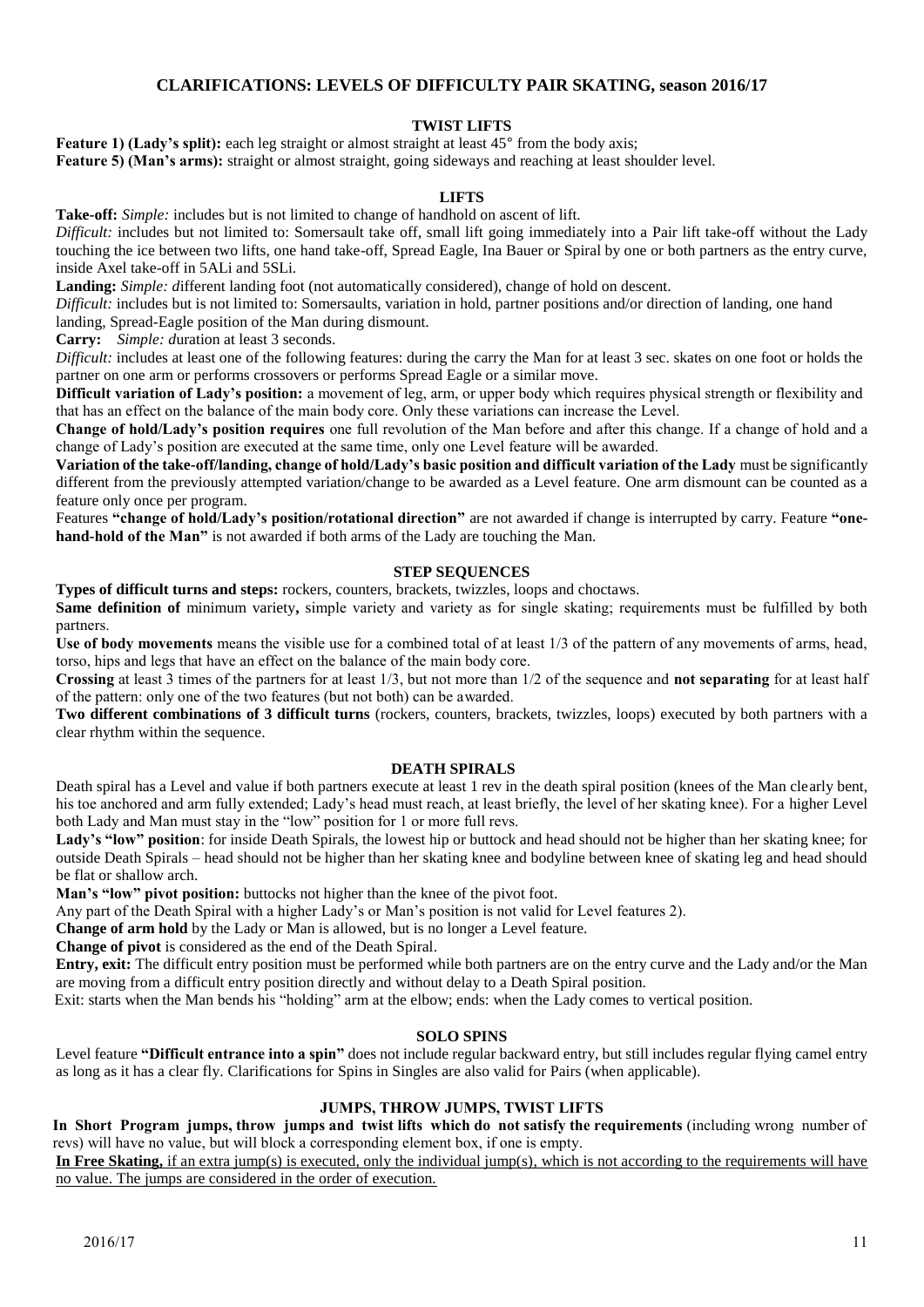#### **III. Updated Guidelines for marking +GOE of Single/Pair Elements (positive aspects)**

These guidelines are tools to be used together with the minus GOE charts. The final GOE of a performed element is based on the combination of both positive and negative aspects. It is important that the final GOE of an element reflects the positive aspects, as well as any possible reductions that may apply.

The final GOE of an element is calculated considering first the positive aspects of the element that result in a starting GOE for the evaluation. Following that a Judge reduces the GOE according to the guidelines of possible errors and the result is the final GOE of the element.

To establish the starting GOE Judges must take into consideration the bullets for each element. It is at the discretion of each Judge to decide on the number of bullets for any upgrade, but general recommendations are as follows:

#### **FOR + 1 : 2 bullets FOR + 2 : 4 bullets FOR + 3 : 6 or more bullets**

#### **Singles**

| Jump<br><b>Elements</b>           | 1) unexpected / creative / difficult entry<br>2) clear recognizable (difficult for jump preceded by steps/movements of the Short Program)<br>steps/free skating movements immediately preceding element<br>3) varied position in the air $/$ delay in rotation<br>4) good height and distance<br>5) good extension on landing / creative exit<br>6) good flow from entry to exit including jump combinations / sequences<br>7) effortless throughout<br>8) element matched to the musical structure |
|-----------------------------------|-----------------------------------------------------------------------------------------------------------------------------------------------------------------------------------------------------------------------------------------------------------------------------------------------------------------------------------------------------------------------------------------------------------------------------------------------------------------------------------------------------|
| <b>Spins</b>                      | 1) good speed or acceleration during spin<br>2) ability to center a spin quickly<br>3) balanced rotations in all positions<br>4) clearly more than required number of revolutions<br>5) good, strong position(s) (including height and air/landing position in flying spins)<br>6) creativity and originality<br>7) good control throughout all phases<br>8) element matched to the musical structure                                                                                               |
| <b>Step Sequences</b>             | 1) good energy and execution<br>2) good speed or acceleration during sequence<br>3) use of well executed various steps during the sequence<br>4) deep clean edges (including entry and exit of all turns)<br>5) good control and commitment of the whole body maintaining accuracy of steps<br>6) creativity and originality<br>7) effortless throughout<br>8) element enhances the musical structure                                                                                               |
| Choreographic<br><b>Sequences</b> | 1) good flow, energy and execution<br>2) good speed or acceleration during sequence<br>3) good clarity and precision<br>4) good control and commitment of whole body<br>5) creativity and originality<br>6) effortless throughout<br>7) reflecting concept/character of the program<br>8) element enhances the musical structure                                                                                                                                                                    |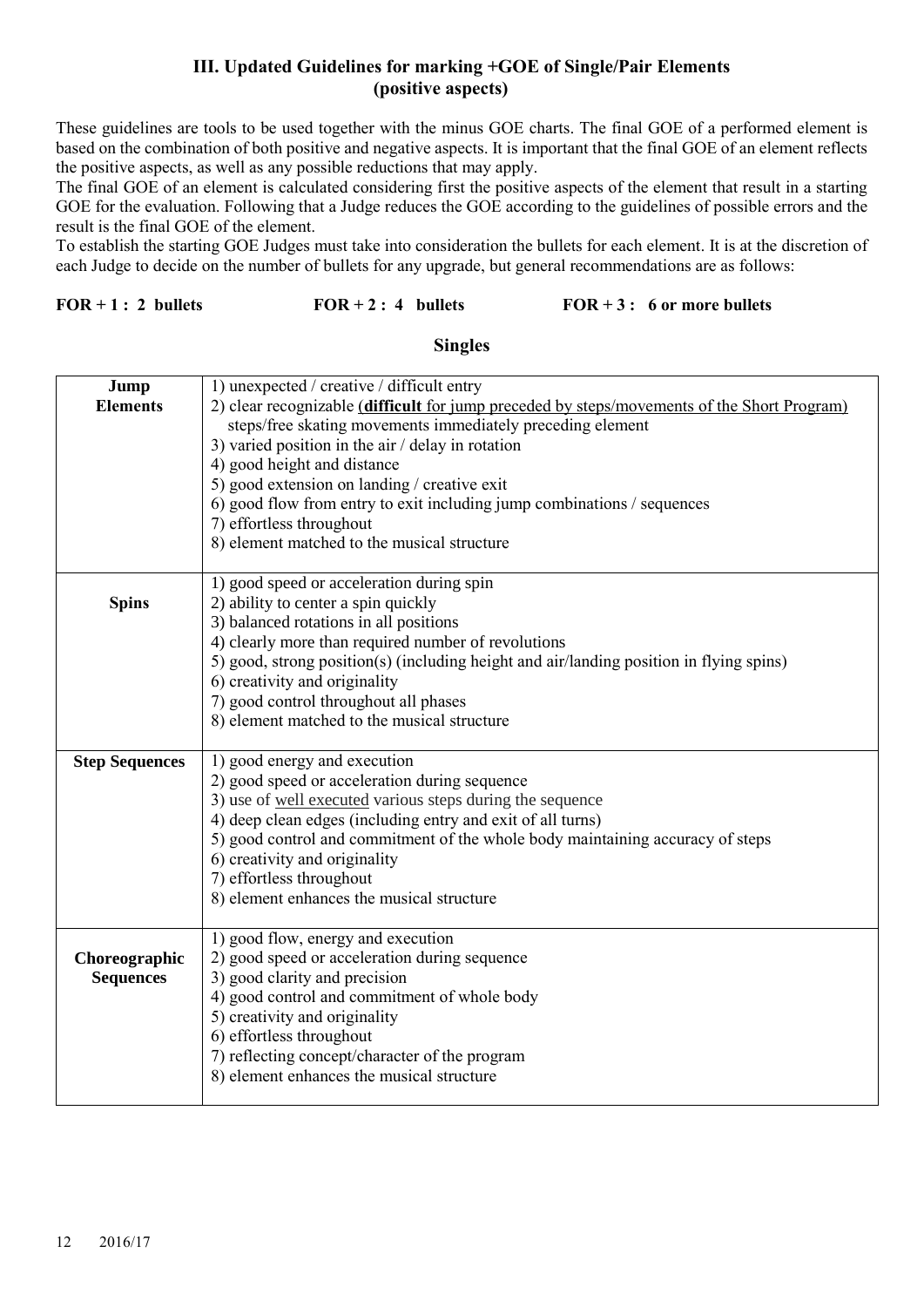|                    | 1) good take-off and landing position of both           | 5) good speed and flow                           |
|--------------------|---------------------------------------------------------|--------------------------------------------------|
| Lifts              | partners                                                | 6) ability to maintain good flow from one        |
|                    | 2) correct and aesthetically pleasing air positions     | position to another                              |
|                    | 3) good ice coverage during element                     | 7) effortless throughout                         |
|                    | 4) no scratching of blade on the ice by man or          | 8) element matched to the musical structure      |
|                    | lady during all phases                                  |                                                  |
|                    | 1) good take-off and landing position of both           | 5) good speed and timing from entry to exit      |
| <b>Twist Lifts</b> | partners                                                | 6) good height of lady in air position           |
|                    | 2) good position of man at release                      | 7) effortless throughout                         |
|                    | 3) good ice coverage during element                     | 8) element matched to the musical structure      |
|                    | 4) no scratching of blade on the ice by man or          |                                                  |
|                    | lady during all phases                                  |                                                  |
|                    | 1) unexpected / creative / difficult entry              | 5) good flow from entry to exit                  |
| Jump               | 2) varied position in the air $/$ delay in rotation     | 6) good unison and close to each other in all    |
| <b>Elements</b>    | 3) good height and distance                             | phases                                           |
|                    | 4) good extension on landing / creative exit            | 7) effortless throughout                         |
|                    |                                                         | 8) element matched to the musical structure      |
|                    | 1) unexpected / creative / difficult entry              | 5) good speed, height, distance                  |
| <b>Throw</b>       | 2) good position of man at release                      | 6) good control and flow on the landing          |
| <b>Jumps</b>       | 3) good air position of lady                            | 7) effortless throughout                         |
|                    | 4) good extension on landing / creative exit            | 8) element matched to the musical structure      |
|                    | 1) good speed or acceleration during spin               | 5) good and identical positions by both partners |
| <b>Solo Spins</b>  | 2) ability to center a spin quickly                     | 6) good control throughout all phases by both    |
|                    |                                                         | partners                                         |
|                    | 3) balanced rotations in all positions                  | 7) good unison and distance between partners     |
|                    | 4) clearly more than required number of rev.            | 8) element matched to the musical structure      |
|                    | 1) good control throughout (entry, rotation,            | 5) good positions by both partners               |
| <b>Pair Spins</b>  | conclusion/exit) by both partners                       | 6) creativity and originality                    |
|                    | 2) good speed or acceleration during spin               | 7) executed with continuous flow and ease        |
|                    | 3) balanced rotations in all positions                  | 8) element matched to the musical structure      |
|                    | 4) clearly more than required number of rev.            |                                                  |
|                    | 1) good flow in entry and exit                          | 5) good, controlled transition into required     |
| Death              | 2) good control and speed in death spiral               | position                                         |
| <b>Spirals</b>     | position                                                | 6) effortless throughout                         |
|                    | 3) good quality of positions of both partners           | 7) creativity and originality                    |
|                    | 4) no scratching of blade on the ice by man or          | 8) element matched to the musical structure      |
|                    | lady during all phases                                  |                                                  |
|                    | 1) good energy and execution                            | 5) good control and commitment of the whole      |
| <b>Step</b>        | 2) good speed or acceleration during sequence           | body maintaining accuracy of steps               |
| <b>Sequences</b>   | 3) use of <u>well executed</u> various steps during the | 6) creativity and originality                    |
|                    | sequence                                                | 7) good unison                                   |
|                    | 4) deep clean edges (including entry and exit           | 8) element enhances the musical structure        |
|                    | of all turns)                                           |                                                  |
|                    | 1) good flow, energy and execution                      | 5) creativity and originality                    |
| Choreogra          | 2) good speed or acceleration during sequence           | 6) effortless throughout                         |
| phic               | 3) good clarity and precision                           | 7) reflecting concept/character of the program   |
| <b>Sequences</b>   | 4) good control and commitment of whole body            | 8) element enhances the musical structure        |
|                    | of both partners                                        |                                                  |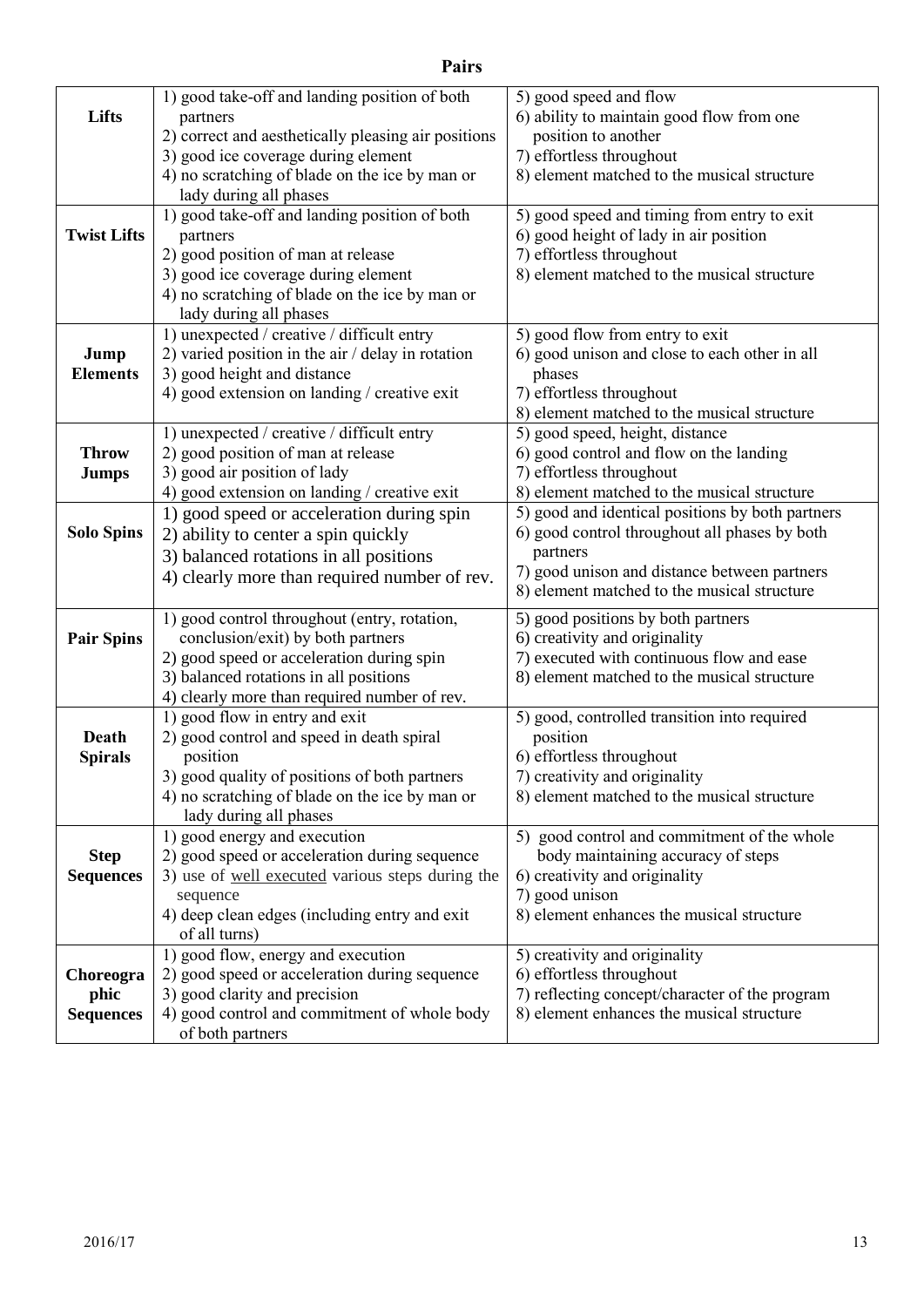### **IV. Updated Guidelines in establishing GOE for errors in Short Program and Free Skating**

Elements with no Value are indicated to the Panel of Judges. GOE of such elements does not influence the result. In case of multiple errors the corresponding reductions are added. However in Pair Skating the reduction applied for a mistake of one partner or the **same** mistake by both partners remains the same.

#### **SINGLE SKATING**

| <b>REDUCTIONS FOR ERRORS</b>                              |                         |                                                             |                 |  |  |  |  |
|-----------------------------------------------------------|-------------------------|-------------------------------------------------------------|-----------------|--|--|--|--|
| <b>JUMP ELEMENTS</b>                                      |                         |                                                             |                 |  |  |  |  |
| SP: Combo of one jump final GOE must be                   | $-3$                    | Downgraded (sign $<<$ )                                     | $-2$ to $-3$    |  |  |  |  |
| <b>SP:</b> No required preceding steps/movements          | $-3$                    | Under-rotated (sign $\leq$ )                                | $-1$ to $-2$    |  |  |  |  |
| SP: Break between required steps/movements &              | $-1$ to $-2$            | Lacking rotation (no sign)                                  | $-1$            |  |  |  |  |
| jump/only 1 step/movement preceding jump                  |                         | including half loop in a combo                              |                 |  |  |  |  |
| Fall                                                      | <u>-3</u>               | Poor speed, height, distance, air position                  | $-1$ to $-2$    |  |  |  |  |
| Landing on two feet in a jump                             | $-3$                    | Touch down with both hands in a jump                        | $\frac{-2}{-1}$ |  |  |  |  |
| Stepping out of landing in a jump                         | $-2$ to $-3$            | Touch down with one hand or free foot                       |                 |  |  |  |  |
| 2 three turns in between (jump combo)                     | $-2$                    | Loss of flow/direction/rhythm between jumps<br>(combo/seq.) | $-1$ to $-2$    |  |  |  |  |
| Severe wrong edge take off F/Lz (sign "e")                | $-2$ to $-3$            | Weak landing (bad pos./wrong edge/scratching etc)           | $-1$ to $-2$    |  |  |  |  |
| Unclear wrong edge take off F/Lz (sign "!" or no<br>sign) | $-1$ to $-2$            | Poor take-off                                               | $-1$ to $-2$    |  |  |  |  |
| Unclear wrong edge take off F/Lz (no sign)                | $\overline{\mathbf{A}}$ | Long preparation                                            | $-1$ to $-2$    |  |  |  |  |
| <b>SPINS</b>                                              |                         |                                                             |                 |  |  |  |  |
| SP: Prescribed air position not attained (flying spin)    | $-1$ to $-2$            | Poor/awkward, unaesthetic position(s)                       | $-1$ to $-3$    |  |  |  |  |
| Fall                                                      | $-3$                    | Traveling                                                   | $-1$ to $-3$    |  |  |  |  |
| Touch down with both hands                                | $-2$                    | Slow or reduction of speed                                  | $-1$ to $-3$    |  |  |  |  |
| Touch down with free foot or one hand                     | $-1$ to $-2$            | Change of foot poorly done (including curve                 | $-1$ to $-3$    |  |  |  |  |
| Less than required revolutions                            | $-1$ to $-2$            | of entry/exit except when changing direction)               |                 |  |  |  |  |
| Incorrect take-off or landing in a flying spin            | $-1$ to $-2$            | Poor fly (flying spin/entry)                                | $-1$ to $-3$    |  |  |  |  |
|                                                           | <b>STEPS</b>            |                                                             |                 |  |  |  |  |
| SP: Listed jumps with more than half rev. included        | $-1$                    | Poor quality of steps, turns, positions                     | $-1$ to $-3$    |  |  |  |  |
| Fall                                                      | $-3$                    | Stumble                                                     | $-1$ to $-2$    |  |  |  |  |
| Less than half of the pattern doing steps/turns           | $-2$ to $-3$            | Does not correspond to the music                            | $-1$ to $-2$    |  |  |  |  |
|                                                           |                         | <b>CHOREOGRAPHIC SEQUENCES</b>                              |                 |  |  |  |  |
| Fall                                                      | $-3$                    | Stumble                                                     | $-1$ to $-2$    |  |  |  |  |
| Inability to clearly demonstrate the sequence             | $-2$ to $-3$            | Does not enhance the music                                  | $-1$ to $-3$    |  |  |  |  |
| Loss of control while executing the sequence              |                         | -1 to -3 Poor quality of movements                          | $-1$ to $-2$    |  |  |  |  |